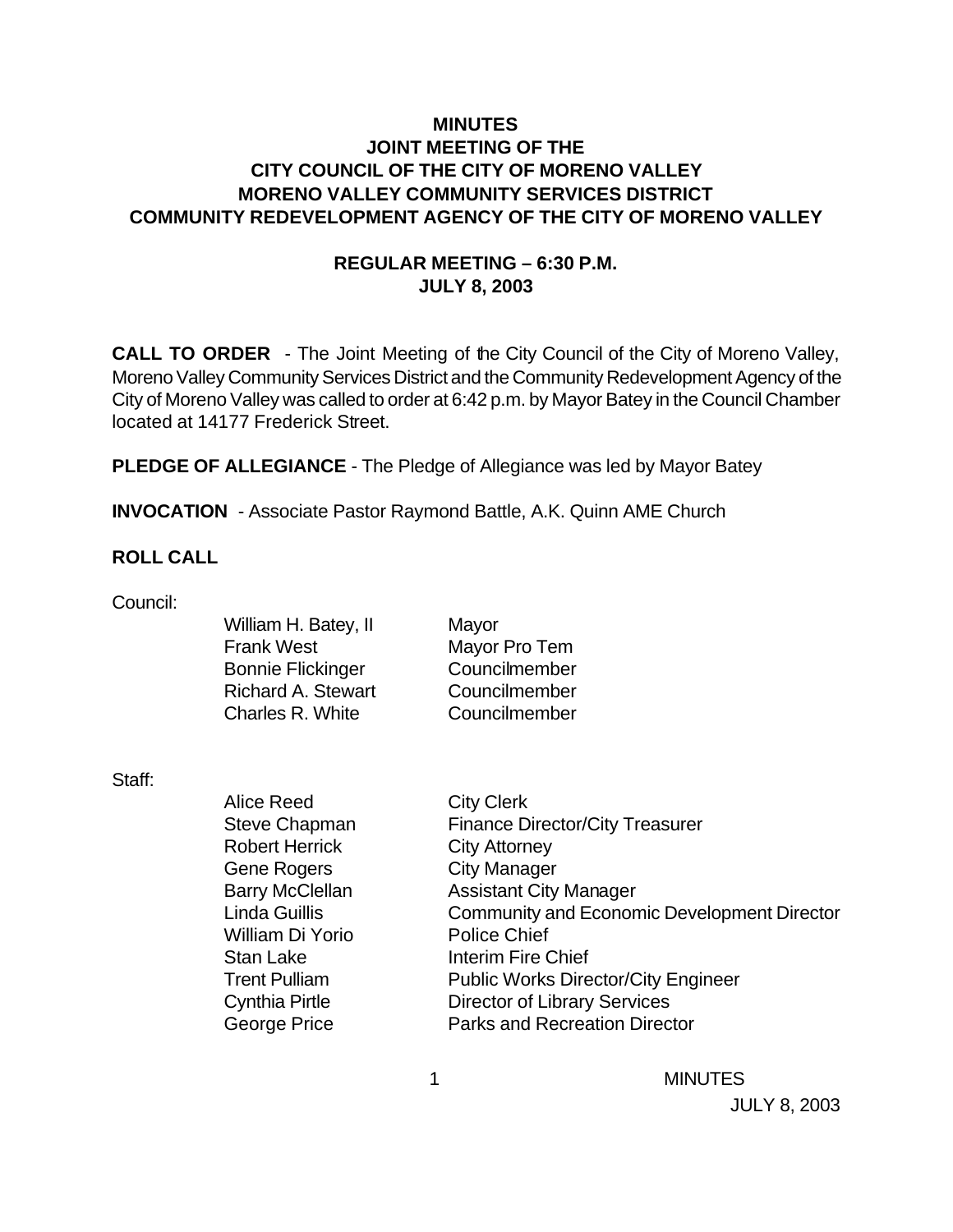# **JOINT CONSENT CALENDARS (SECTIONS A-C) OF THE CITY COUNCIL OF THE CITY OF MORENO VALLEY, MORENO VALLEY COMMUNITY SERVICES DISTRICT, AND COMMUNITY REDEVELOPMENT AGENCY OF THE CITY OF MORENO VALLEY**

Mayor Batey opened the agenda items for the Consent Calendars for public comments.

Michael Lanitis – Address matter of record (A6, A7, A9 & A18)

- 1) Slurry seal repair
- 2) Traffic signals at Cottonwood and Moreno Beach
- 3) City Manager's appointment as League of California Cities representative

Councilmember White made a motion, seconded by Councilmember Stewart to approve the Consent Calendars in their entireties with the exception of Item A16. Motion carried 5-0. Roll call vote.

# **A. CONSENT CALENDAR** - **CITY COUNCIL**

- A1. ORDINANCES FIRST READING BY TITLE ONLY Waived reading of all Ordinance Introductions and read by title only.
- A2. MINUTES REGULAR MEETING OF JUNE 10, 2003 Approved as submitted.
- A3. PA 99-0006 REDUCE FAITHFUL PERFORMANCE BOND BY 90% AND ADOPT RESOLUTION NO. 2003-52, A RESOLUTION OF THE CITY COUNCIL OF THE CITY OF MORENO VALLEY AUTHORIZING ACCEPTANCE OF PUBLIC RIGHT OF WAY IMPROVEMENTS AS COMPLETE AND ACCEPTING PERRIS BLVD. AND ALESSANDRO BLVD. INTO THE CITY MAINTAINED STREET SYSTEM, SOUTHEAST CORNER OF PERRIS BOULEVARD AND ALESSANDRO BOULEVARD (SIMAC CONSTRUCTION, INC.)

Approved a 90% reduction to the Faithful Performance Bond for PA99-0006; authorized the City Engineer to reduce the Faithful Performance Bond by 90%; and adopted Resolution No. 2003-52 authorizing the acceptance of the public right-of-way improvements for PA99-0006 as complete and accepting Perris Boulevard and Alessandro Boulevard into the City Maintained Street System.

Resolution No. 2003-52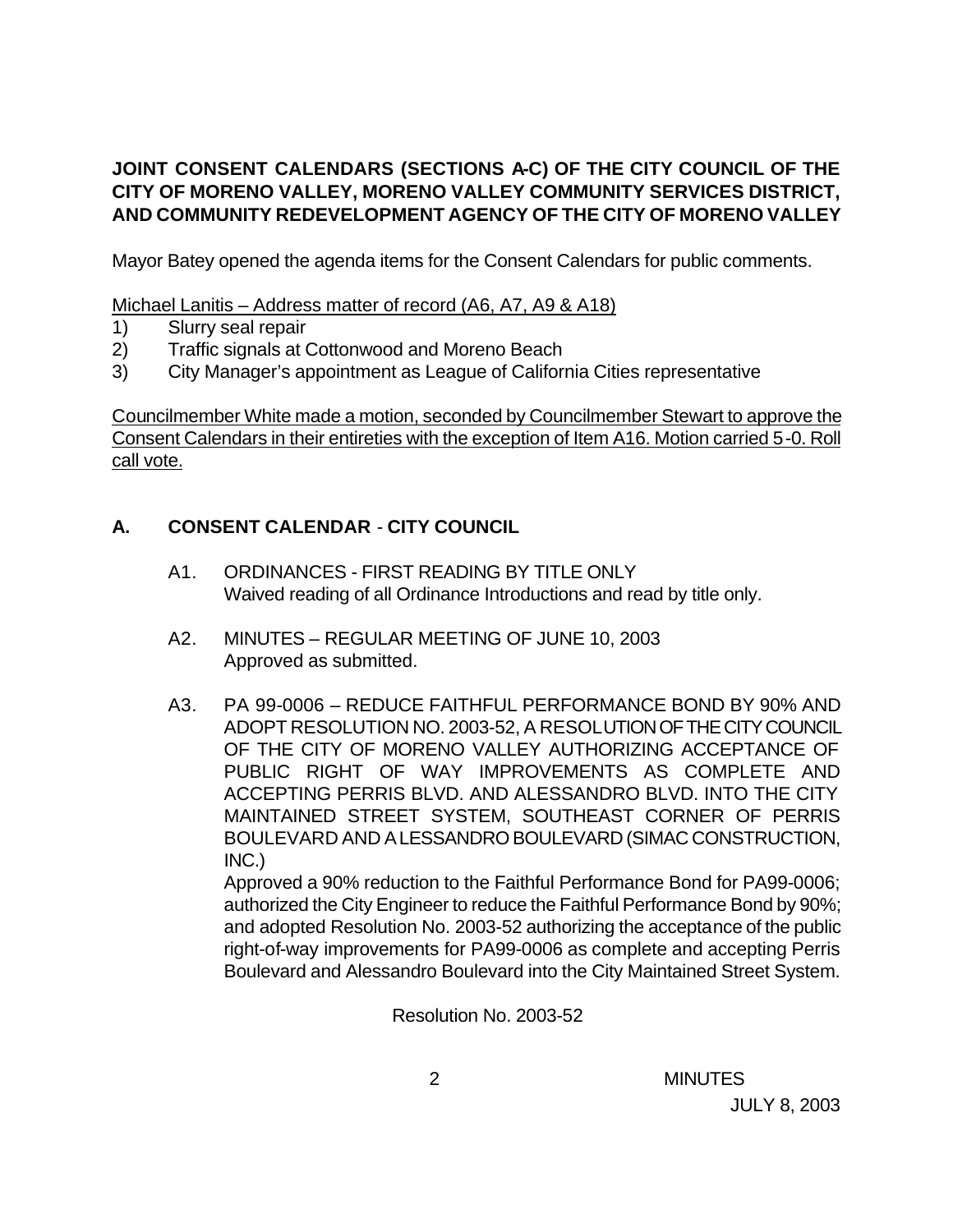A Resolution of the City Council of the City of Moreno Valley, California, Authorizing the Acceptance of the Public Right-of-Way Improvements as Complete Within PA99-0006, and Accepting Perris Boulevard and Alessandro Boulevard into the City Maintained Street System.

- A4. NOTICE OF COMPLETION AND ACCEPTANCE OF THE ALESSANDRO BLVD. ENTRYWAY IMPROVEMENTS FROM DAY ST. TO THE OLD I-215, PROJECT NO. 98-92777 Ratified Contract Change Order Nos. 1,2,3 and 4 (Final); accepted the work as complete for the Alessandro Boulevard Entryway Improvements from Day Street to Old I-215, constructed by Laird Construction Co. Inc., 9460 Lucas Ranch Road, Rancho Cucamonga, California 91730-5797; directed the City Clerk to record the Notice of Completion within ten (10) days, at the office of the County Recorder of Riverside County, as required by Section 3093 of the California Civil Code; authorized the Director of Finance to release the retention to Laird Construction Co., Inc. thirty-five (35) calendar days after the date of recordation of the Notice of Completion, if no claims are filed against the project; and accepted the improvements into the City's maintained road system.
- A5. NOTICE OF COMPLETION AND ACCEPTANCE OF THE FISCAL YEAR 2001/2002 SLURRY SEAL PROGRAM, PROJECT NO. 01-12584830 Ratified Contract Change Order Nos. 1 and 2 (Final); accepted the work as complete for the Fiscal Year 2001/2002 Annual Slurry Seal Program, constructed by Roy Allen Slurry Seal, Inc., 11922 Bloomfield Avenue, Santa Fe Springs, California, 90670; directed the City Clerk to record the Notice of Completion within ten (10) days, at the office of the County Recorder of Riverside County, as required by Section 3093 of the California Civil Code; authorized the Director of Finance to release the retention to Roy Allen Slurry Seal, Inc. thirty-five (35) calendar days after the date of recordation of the Notice of Completion, if no claims are filed against the project; and accepted the improvements into the City's maintained road system.
- A6. REQUEST ADOPTION OF PLANS AND SPECIFICATIONS AND AUTHORIZATION TO ADVERTISE FOR CONSTRUCTION BIDS FOR THE FISCAL YEAR 2002/2003 ANNUAL SLURRY SEAL PROGRAM, PROJECT NO. 02-12584830 Adopted the plans and specifications for the Fiscal Year 2002/2003 Annual Slurry Seal Program on file in the office of the City Engineer and authorized the City Clerk to advertise the project for construction bids.
- 3 MINUTES A7. REQUEST ADOPTION OF PLANS AND SPECIFICATIONS AND AUTHORIZATION TO ADVERTISE FOR CONSTRUCTION BIDS FOR THE TRAFFIC SIGNAL AT COTTONWOOD AVE. AND MORENO BEACH DRIVE,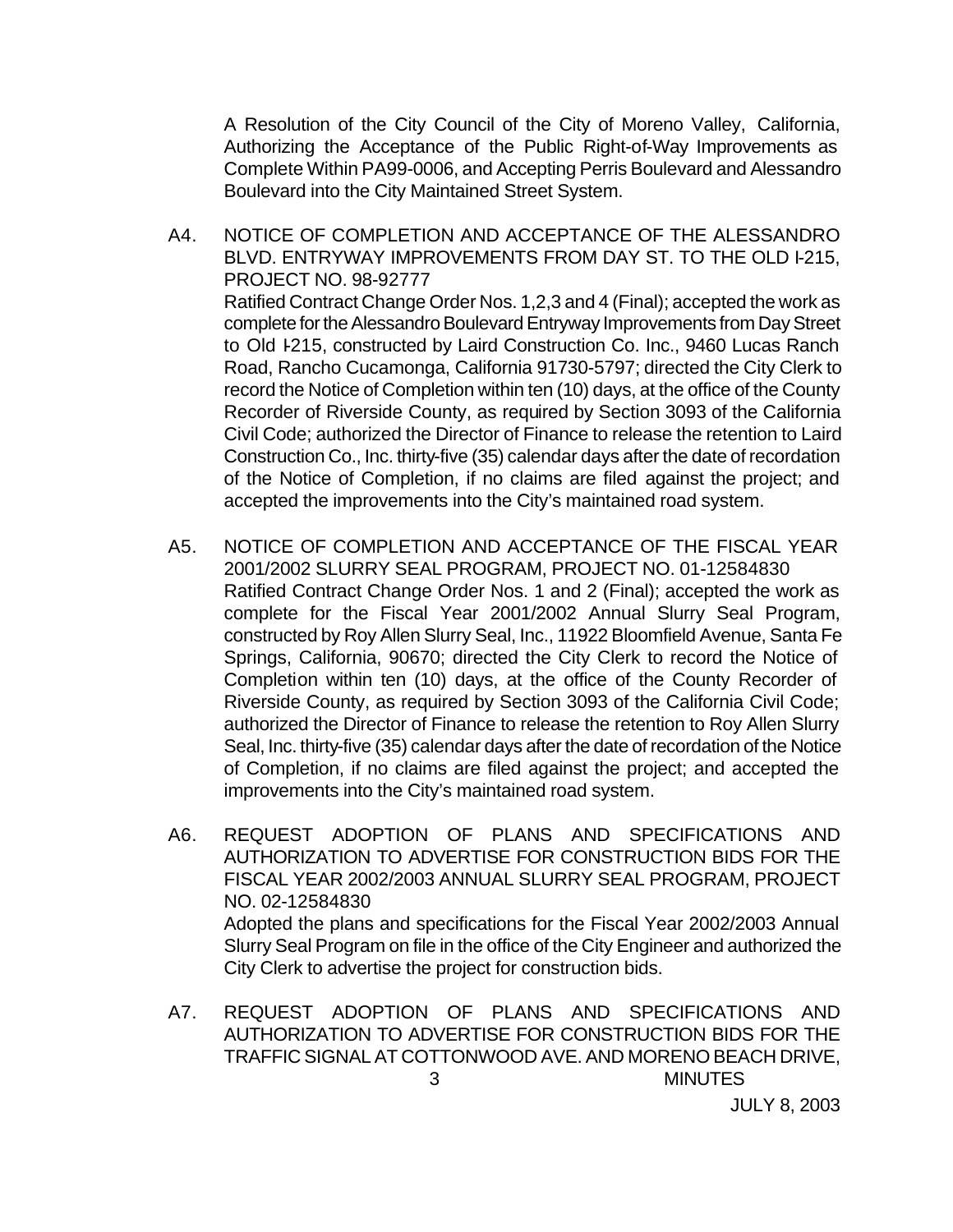PROJECT NO. 02-12566922

Adopted the plans and specifications on file in the office of the City Engineer and authorized the City Clerk to advertise the project for construction bids.

- A8. AUTHORIZATION TO AWARD THE CONSTRUCTION CONTRACT FOR THE TRAFFIC SIGNAL AT HEACOCK STREET AND PARKLAND AVENUE, PROJECT NO. 02-12566822 Awarded the construction contract for the Traffic Signal at Heacock Street and Parkland Avenue to New West Signal, 14055 Foothill Boulevard, Fontana, California 92335, the lowest responsible; authorized the Mayor to execute a contract with New West Signal; and authorized the issuance of a Purchase Order for New West Signal in the amount of \$113,039.30 (the bid amount plus 10% contingency) when the contract has been signed by all parties (Account No. 125.66822).
- A9. REQUEST ADOPTION OF PLANS AND SPECIFICATIONS AND AUTHORIZATION TO ADVERTISE FOR CONSTRUCTION BIDS FOR TRAFFIC SIGNAL AT ALESSANDRO BOULEVARD AND MORENO BEACH DRIVE, PROJECT NO. 02-13768121 Adopted the plans and specifications on file in the office of the City Engineer and authorized the City Clerk to advertise the project for construction bids.
- A10. FINAL MAP 29504 EXECUTE A QUITCLAIM DEED TRANSFERRING THE CITY'S TITLE INTEREST IN A DRAINAGE EASEMENT TO RIVERSIDE COUNTY FLOOD CONTROL AND WATER CONSERVATION DISTRICT, EAST SIDE OF LASSELLE STREET, NORTH OF FIR AVENUE (TRACT 29504, LLC)

Authorized the Mayor to execute the Quitclaim Deed transferring the City's title interest in the 20-foot wide drainage easement dedicated to the public over Lots 15 through 17 and 46 through 49 of Final Map 29504, recorded in Book 332, Pages 67-71, in the Official Records of Riverside County, California; and directed the City Clerk to forward the signed Quitclaim Deed to the Riverside County Flood Control and Water Conservation District.

A11. FINAL MAP 23388 – REDUCE FAITHFUL PERFORMANCE BOND BY 90% AND ADOPT RESOLUTION NO. 2003-54, A RESOLUTION OF THE CITY COUNCIL OF THE CITY OF MORENO VALLEY AUTHORIZING ACCEPTANCE OF THE PUBLIC RIGHT OF WAY IMPROVEMENTS AS COMPLETE AND ACCEPTING STEPHENSON ST. INTO THE CITY MAINTAINED STREET SYSTEM (KB HOME GREATER LOS ANGELES, INC) Approved a 90% reduction to the Faithful Performance Bond for Final Map 23388; authorized the City Engineer to reduce the Faithful Performance Bond

4 MINUTES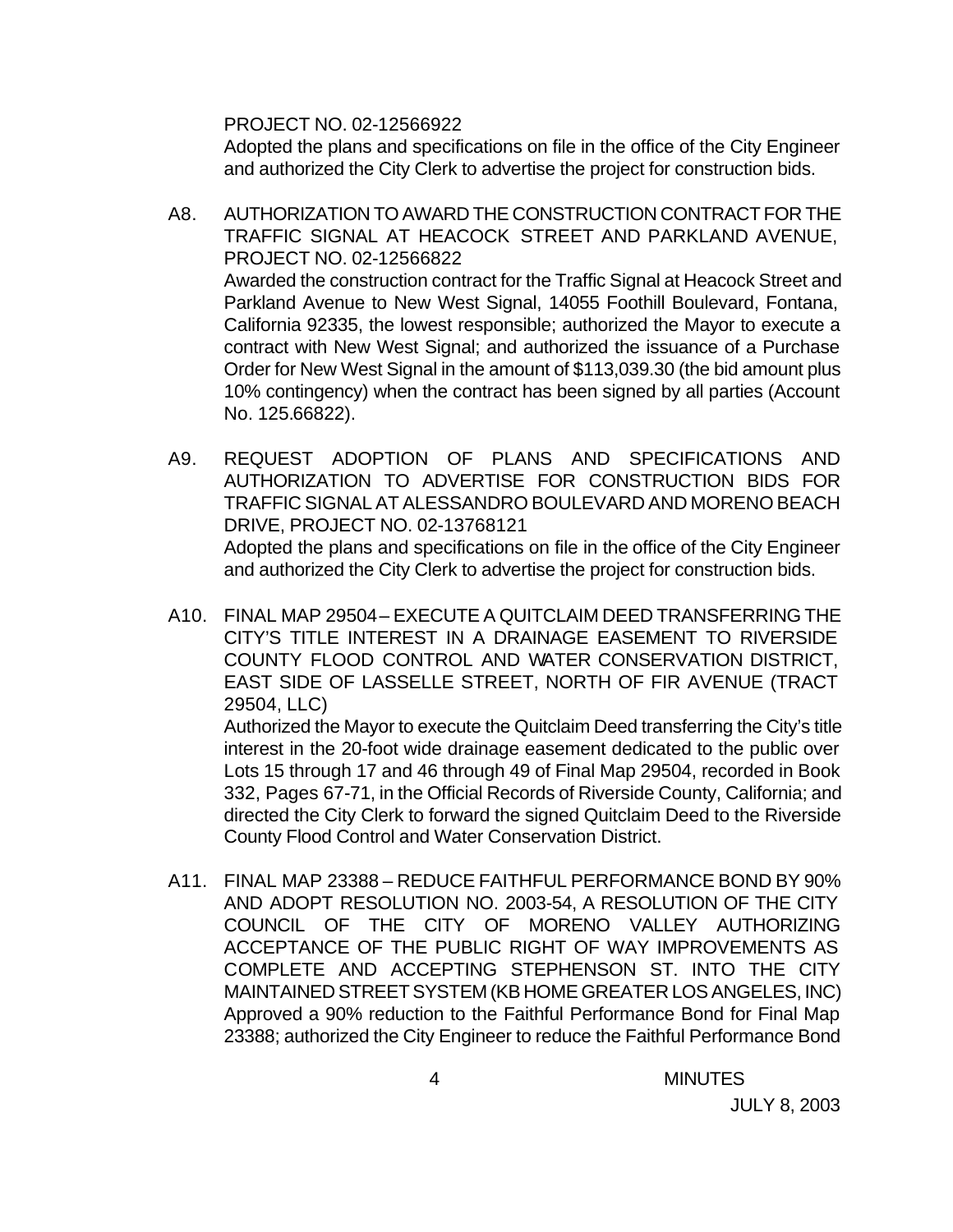by 90%; and adopted Resolution No. 2003-54 authorizing the acceptance of the public right-of-way improvements for Final Map 23388 as complete and accepting Stephenson Street into the City Maintained Street System.

#### Resolution No. 2003-54

A Resolution of the City Council of the City of Moreno Valley, California, Authorizing the Acceptance of the Public Right-of-Way Improvements as Complete Within Tract 23388, and Accepting Stephenson Street into the City Maintained Street System

A12. REQUEST ADOPTION OF PLANS AND SPECIFICATIONS AND AUTHORIZATION TO ADVERTISE FOR CONSTRUCTION BIDS FOR STREET IMPROVEMENTS ON ELSWORTH FROM SHERMAN AVENUE TO BAY AVENUE AND SHERMAN AVENUE FROM FARRAGUT AVENUE TO ELSWORTH STREET, PROJECT NO. 02-145688622; AND REQUEST ADOPTION OF RESOLUTION NO. 2003–53 Adopted the plans and specifications on file in the office of the City Engineer;

authorized the City Clerk to advertise the project for construction bids; and adopted Resolution No. 2003-53, accepting the dedication for public use purposes Lot "B" (also shown as Elsworth Street) as dedicated on the Halverson Tract and directed the City Clerk to certify the acceptance of dedication as described within the resolution and tract.

#### Resolution No. 2003- 53

A Resolution of the City Council of the City of Moreno Valley, California, Accepting Offer of Dedication for Public Street and Utility Purposes and Accepting as Part of the City Maintained Street System

A13. RE-DESIGNATION OF THE RIVERSIDE COUNTY RECYCLING MARKET DEVELOPMENT ZONE

Adopted Resolution No. 2003-56 requesting the re-designation of Riverside County, including the City of Moreno Valley, as a Recycling Market Development Zone.

#### Resolution No. 2003-56

A Resolution of the City Council of the City of Moreno Valley, California, Supporting Re-Designation of the Riverside County Recycling Market Development Zone

 5 MINUTES A14. PALM DESERT DEVELOPMENT COMPANY (PDDC) COTTONWOOD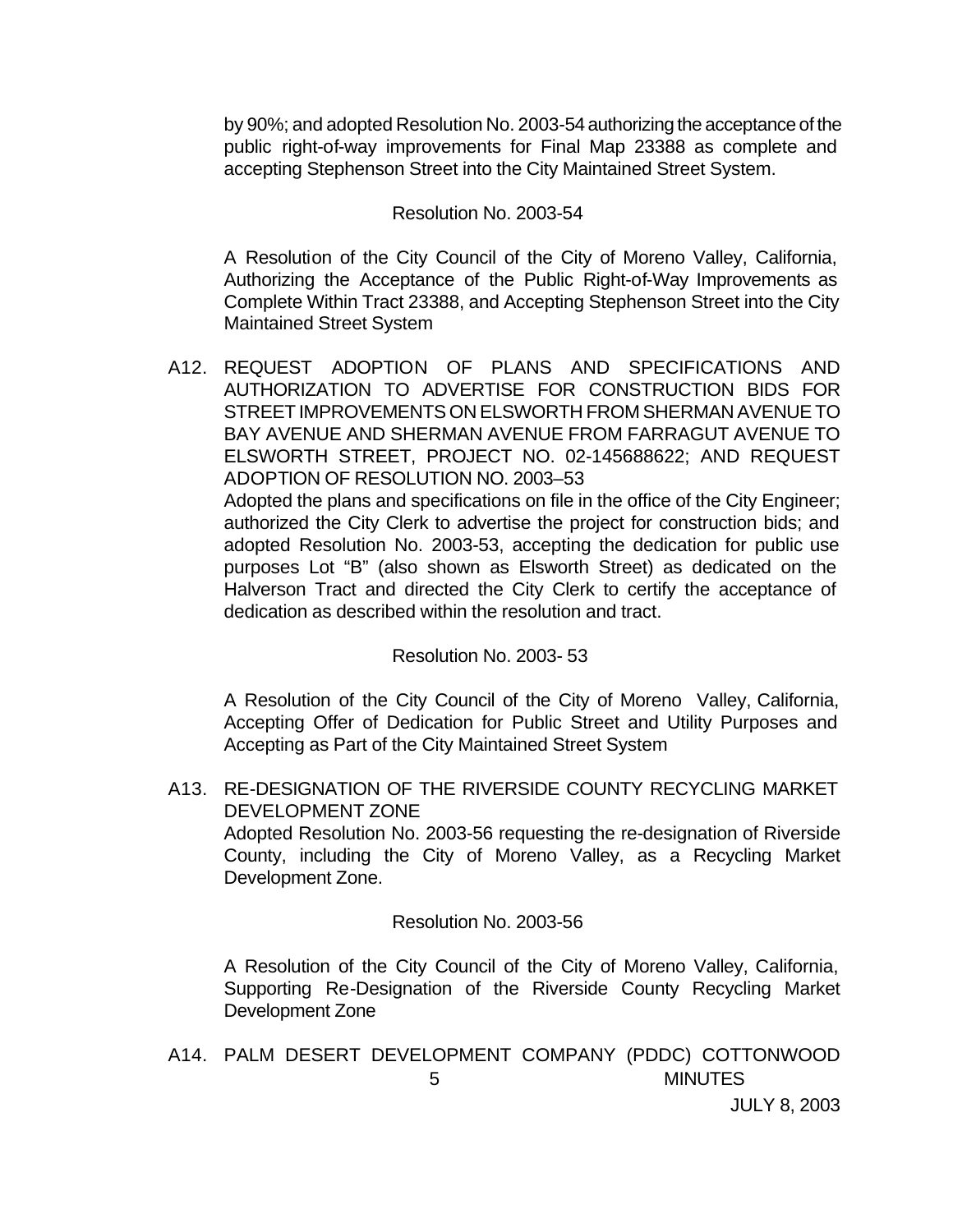PLACE PHASE III FINANCIAL ASSISTANCE REQUEST AND RESOLUTION FOR TAX CREDIT APPLICATION

Approved gap financing up to \$750,000 HOME funds for Palm Desert Development Company for Cottonwood Place Phase III contingent upon the following condition that any reductions in the actual costs versus the estimated costs must be used to reduce Agency assistance on a dollar per dollar basis and that the City Council adopt Resolution 2003-57, A Resolution of the City of Moreno Valley regarding assistance to the Cottonwood Place Phase III housing development proposed by Palm Desert Development Company.

#### Resolution No. 2003-57

A Resolution of the City Council of the City of Moreno Valley, California, Supporting the Cottonwood Place Phase III Housing Development and Affirming its Intention to Provide Assistance to Heacock Cottonwood III, LP, a Subsidiary of the Palm Desert Development Company

- A15. PURCHASE OF THERMAL IMAGING CAMERAS FOR EMERGENCY SERVICES AGENCY FINES (CONTINUED FROM JUNE 24, 2003) Consider the purchase of the Thermal Imaging Camera from Emergency Services Agency Fines as part of the budget process.
- A16. EMPLOYEES ASSOCIATION MOU No action taken on this item
- A17. CONFIRMATION OF APPOINTMENT OF THE VAL VERDE PARENT-TEACHER COUNCIL REPRESENTATIVE TO THE TRAFFIC SAFETY ADVISORY COMMITTEE Confirmed the appointment of Cynthia Ward to the Traffic Safety Advisory Committee as the Val Verde Parent-Teacher Council representative for a term expiring June 30, 2006.
- A18. APPOINTMENT OF CITY MANAGER GENE ROGERS AS THE CITY'S VOTING DELEGATE TO THE LEAGUE OF CALIFORNIA CITIES 2003 ANNUAL CONFERENCE BUSINESS MEETING TO BE HELD WEDNESDAY, SEPTEMBER 10, 2003 - (No written material provided) Appointed City Manager Gene Rogers as the City's voting delegate to the League of California Cities 2003 Annual Conference Business Meeting to be held on Wednesday, September 10, 2003.

## **B. CONSENT CALENDAR** - **COMMUNITY SERVICES DISTRICT**

B1. ORDINANCES - FIRST READING BY TITLE ONLY

6 MINUTES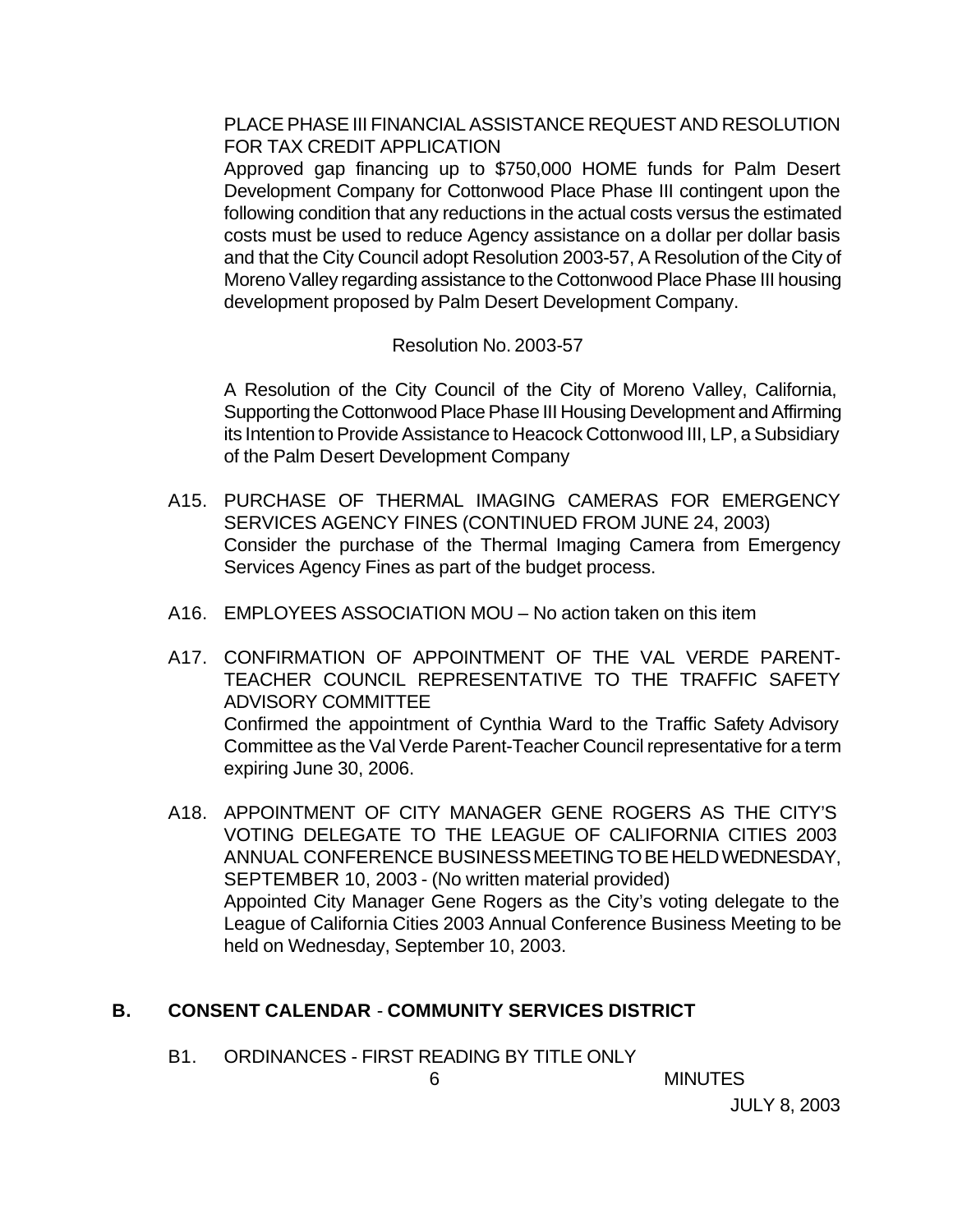Waived reading of all Ordinance Introductions and read by title only.

- B2. MINUTES REGULAR MEETING OF JUNE 10, 2003 Approved as submitted.
- B3. EXTENSION OF CONTRACT PROJECT NO D-SG1/01 MAINTENANCE OF STANDARD STREETSCAPE LANDSCAPING AND IRRIGATION Approved the Amendment to the Contract Agreement for MVCSD Project D-SG1/01 to extend the term of the contract for an additional one-year period; authorized the President of the MVCSD Board to execute said Amendment with Excel Landscape, Inc., of Corona, California; and authorized the Purchasing Manager to issue open purchase orders to Excel Landscape, Inc. in the amounts of:
	- a.) TWO HUNDRED FOUR THOUSAND NINE HUNDRED EIGHTY-EIGHT DOLLARS AND 44/100 (\$204,988.44) for twelve months of base maintenance service, and;
	- b.) TWENTY-FOUR THOUSAND NINE HUNDRED THIRTY-ONE DOLLARS AND 05/100 (\$24,931.05) for anticipated Additional Work per Section 3., paragraph d. of the amended agreement.
- B4. ACCEPTANCE OF GRANT MONIES FROM THE CALIFORNIA DEPARTMENT OF EDUCATION, CHILD DEVELOPMENT SERVICES AND ADOPTION OF THE RESOLUTION TO CERTIFY THE APPROVAL OF THE GOVERNING BOARD Authorized the acceptance of grant monies in the amount of \$619,635 for fiscal year 2003/2004 from the California Department of Education, Child Development Division, for the purpose of providing school age childcare and development services and adopted Resolution No. CSD 2003-21 to certify the approval of the governing board to enter into this transaction with the California Department of Education for the purpose of providing child care and

Resolution No. CSD 2003-21

the resolution, to sign contract documents for FY 2003/2004.

A Resolution of the City Council of the City of Moreno Valley, California, Acting in its Capacity as the Board of Directors of the Moreno Valley Community Services District Certifying the Approval of the Governing Board to Enter Into a Transaction with the California Department of Education for the Purpose of Providing Child Care and Development Services and to Authorize Designated Personnel to Sign Contract Documents for FY 2003/2004

development services and to authorize the designated personnel, as shown on

7 MINUTES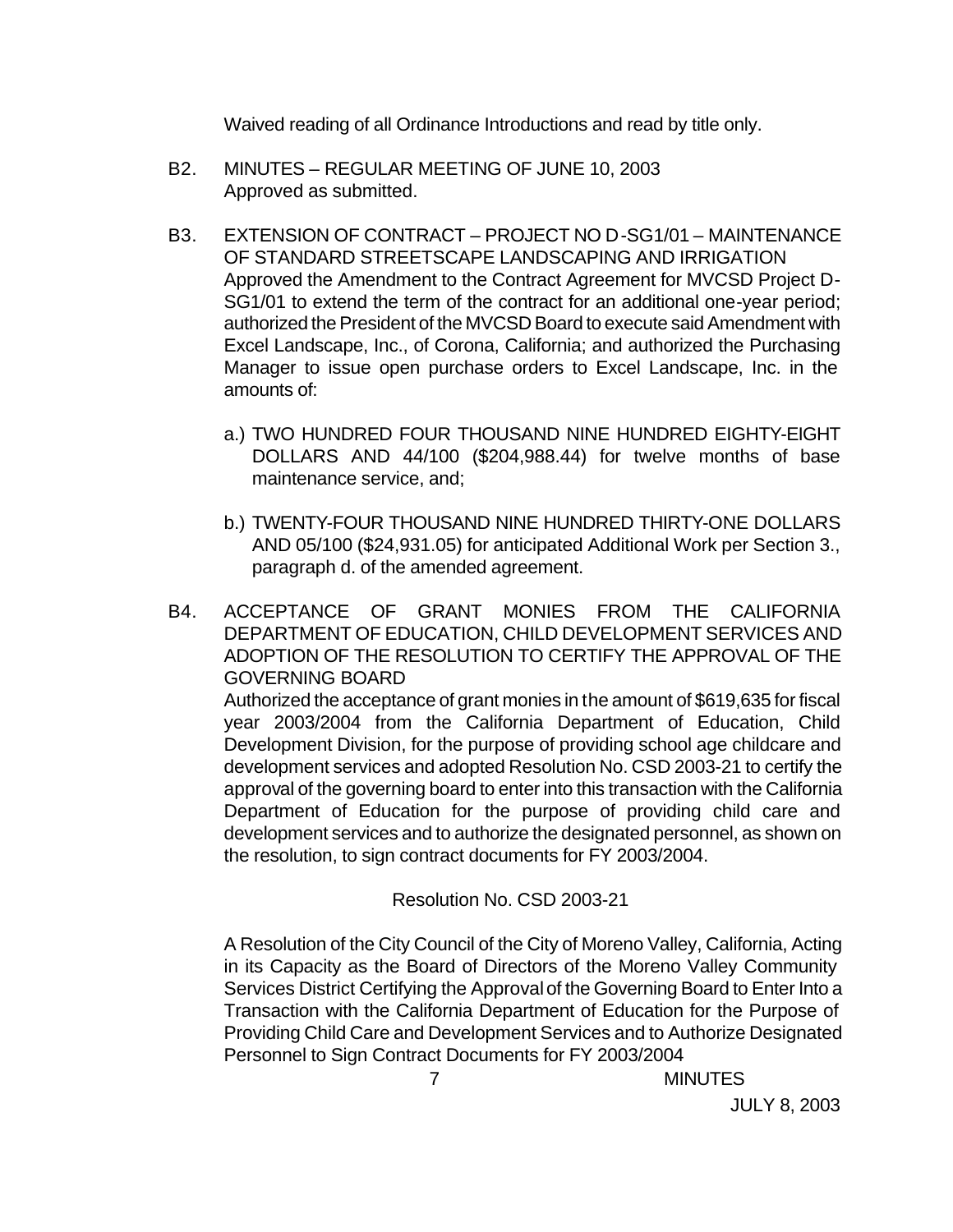# **C. CONSENT CALENDAR** - **COMMUNITY REDEVELOPMENT AGENCY**

- C1. ORDINANCES FIRST READING BY TITLE ONLY Waived reading of all Ordinance Introductions and read by title only.
- C2. MINUTES REGULAR MEETING OF JUNE 10, 2003 Approved as submitted.
- C3. PALM DESERT DEVELOPMENT COMPANY (PDDC) COTTONWOOD PLACE PHASE III FINANCIAL ASSISTANCE REQUEST AND RESOLUTION FOR TAX CREDIT APPLICATION The Redevelopment Agency Board approved gap financing up to \$750,000 Redevelopment Agency Housing Set aside for Palm Desert Development Company for Cottonwood Place Phase III contingent upon the following condition that any reductions in the actual costs versus the estimated costs must be used to reduce Agency assistance on a dollar per dollar basis and that the Redevelopment Agency Board adopt Resolution RDA 2003-02, A Resolution of the Community Redevelopment Agency of the City of Moreno Valley regarding assistance to the Cottonwood Place Phase III housing development proposed by Palm Desert Development Company.

Resolution No. RDA 2003-02

A Resolution of the Community Redevelopment Agency of the City of Moreno Valley Supporting the Cottonwood Place Phase II Housing Development and Affirming its Intention to Provide Assistance to Heacock Cottonwood II, LP, a Subsidiary of the Palm Desert Development Company

# **D. PUBLIC HEARINGS**

D1. PUBLIC HEARING FOR INCLUSION OF TENTATIVE TRACT 22709 (AND ALL AFFECTED PHASES) INTO COMMUNITY SERVICES DISTRICT ZONE B (RESIDENTIAL STREET LIGHTING) AND ZONE E-8 (EASTGATE RANCH)- HIGH-SERVICE-LEVEL PARKWAY LANDSCAPE MAINTENANCE PROGRAMS

President Batey opened the public testimony portion of the public hearing; there being none, public testimony was closed.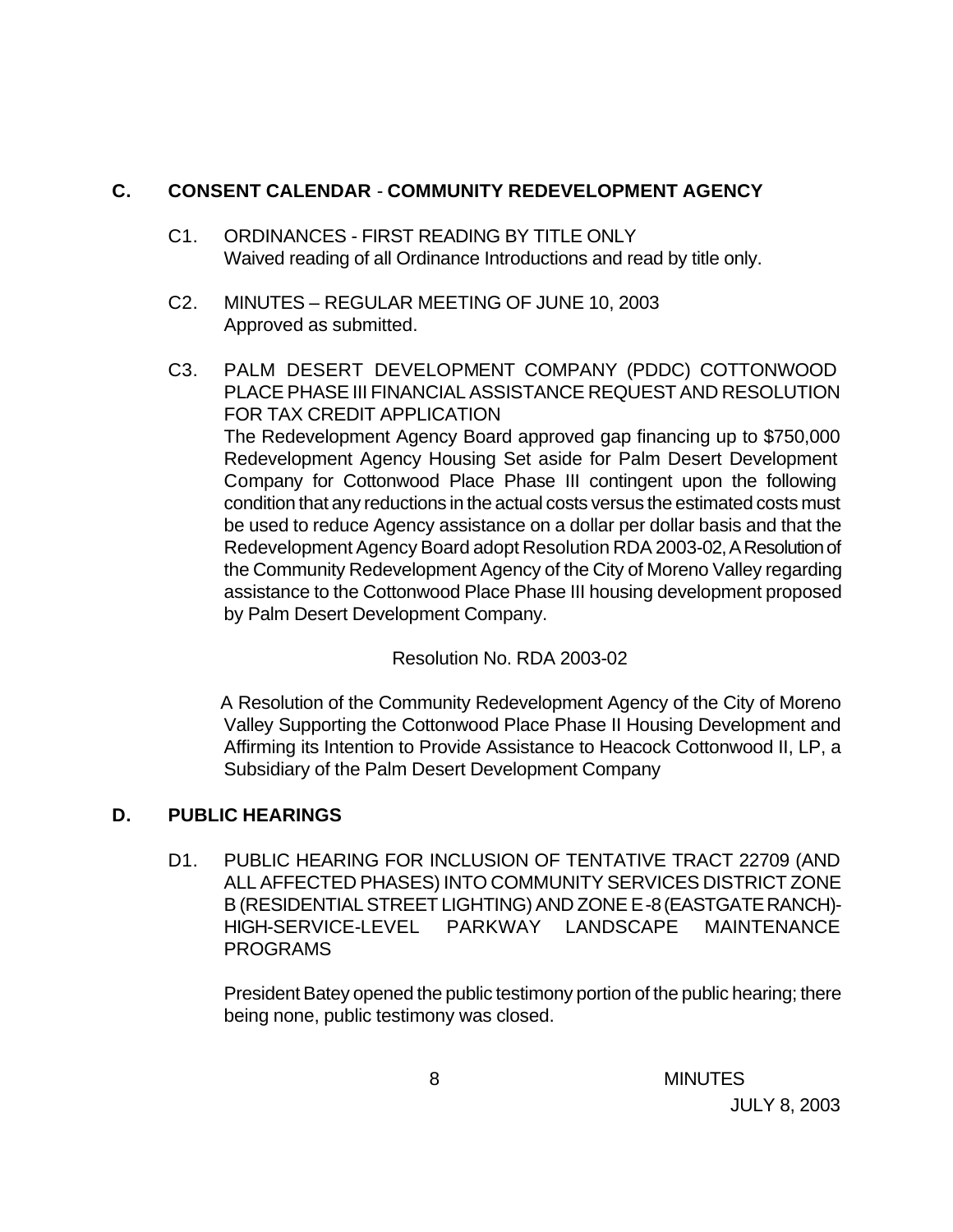President Batey directed the Secretary to tabulate the ballots.

The Secretary announced the results as follows:

Tract 22709 -"Yes" Zone E-8 – "Yes"

Boardmember Stewart made a motion, seconded by Boardmember White to verify and accept the results of the mail ballot proceeding as identified on the Official Tally Sheet and Assessor Parcel Number (APN) listing; receive and file with the City Clerk's Office the accepted Official Tally Sheet and APN listing; and authorize and impose the CSD Zones B and E-8 charges. Motion carried 5-0. Roll call vote.

D2. PUBLIC HEARING FOR INCLUSION OF TENTATIVE TRACT 30822 (AND ALL AFFECTED PHASES) INTO THE COMMUNITY SERVICES DISTRICT ZONE B (RESIDENTIAL STREET LIGHTING) PROGRAM – SOUTH OF SANTA ROSA DRIVE, WEST OF MESA VERDE DRIVE AND NORTHEAST OF AVENIDA DE CALMA

President Batey opened the public testimony portion of the public hearing; there being none, public testimony was closed.

President Batey directed the Secretary to tabulate the ballots.

The Secretary announced the results as follows:

Tract 30822 -"Yes"

Boardmember Stewart made a motion, seconded by President Batey to verify and accept the results of the mail ballot proceeding as identified on the Official Tally Sheet and Assessor Parcel Number (APN) listing; receive and file with the City Clerk's Office the accepted Official Tally Sheet and APN listing; and authorize and impose the CSD Zone B charge. Motion carried 5-0. Roll call vote.

D3. PUBLIC HEARINGS ON FORMATION PROCEEDINGS FOR COMMUNITY FACILITIES DISTRICT NO. 1 (NEIGHBORHOOD PARK MAINTENANCE) FOR NEW RESIDENTIAL DEVELOPMENTS AND ON FUTURE ANNEXATION PROCEEDINGS FOR THE DISTRICT

President Batey opened the public testimony portion of the public hearing; there

9 MINUTES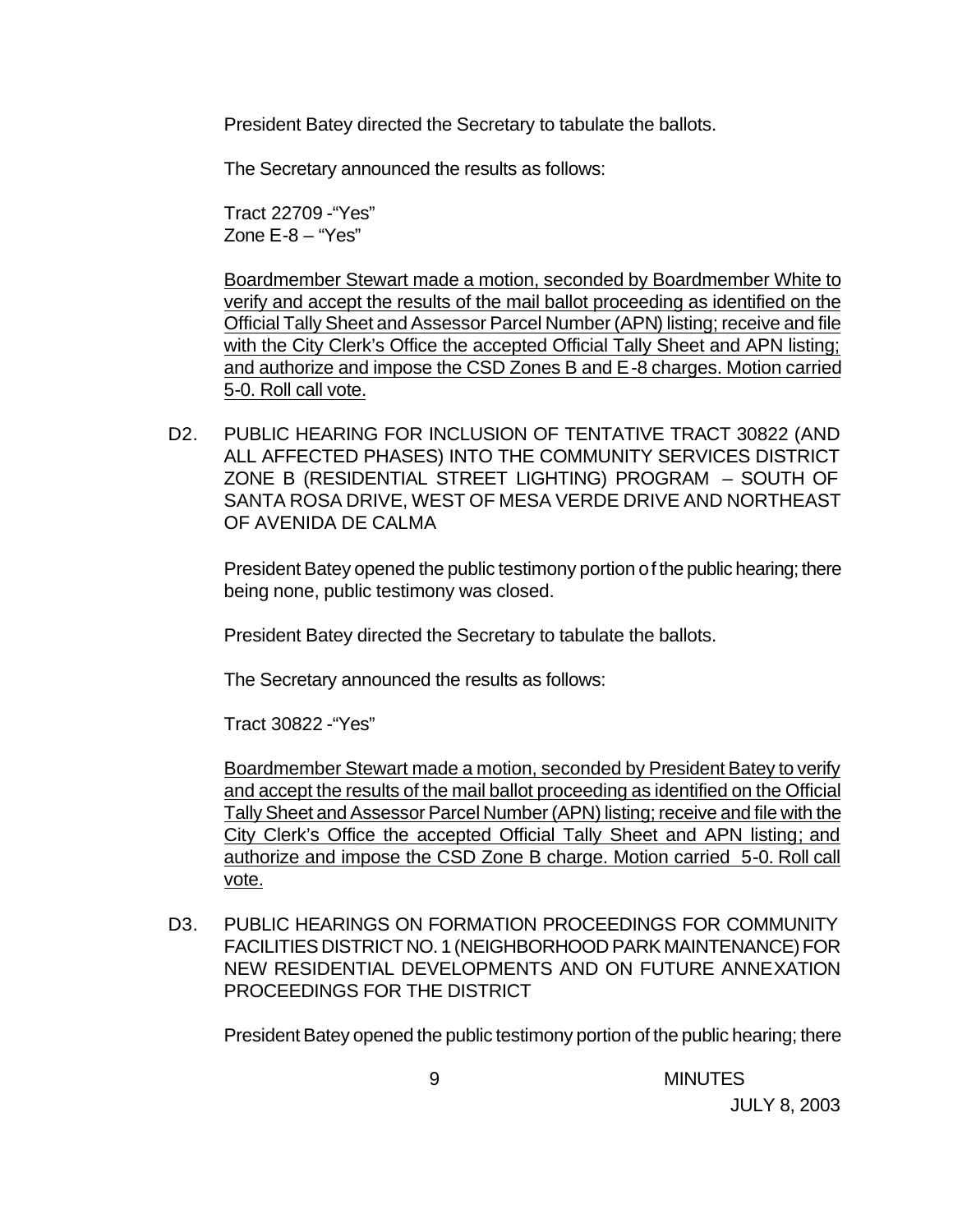being none, public testimony was closed.

Boardmember Stewart made a motion, seconded by Boardmember Flickinger to adopt Resolution No. CSD 2003-23, as amended. Motion carried 4-1, President Batey dissenting. Roll call vote.

Resolution No. CSD 2003-23

A Resolution of the Board of Directors of the Moreno Valley Community Services District of the City of Moreno Valley, California, Removing Certain Territory Proposed to be Included in Community Facilities District No. 1, Directing the Preparation of an Amended Boundary Map for such District, Forming and Establishing such District and Authorizing the Submittal of the Levy of Special Taxes to the Qualified Electors Thereof

Boardmember Stewart made a motion, seconded by Boardmember Flickinger to authorize staff to conduct the special election. Motion carried 4-1, President Batey dissenting. Roll call vote.

**President Batey suspended the Public Hearing for tabulation of the ballots by the Secretary. Public Hearing will resume later in the meeting after ballot tabulation has been completed.**

D4. PUBLIC HEARING AND ADOPTION OF RESOLUTION ESTABLISHING APPROPRIATIONS ("GANN") LIMIT FOR THE CITY OF MORENO VALLEY FOR FY 2003-04

Mayor Batey opened the public testimony portion of the public hearing. Public comments were received from Michael Lanitis.

Councilmember Stewart made a motion, seconded by Councilmember Flickinger to adopt Resolution No. 2003-55, establishing an appropriations limit for the City of Moreno Valley for FY 2003-04. Motion carried 5-0. Roll call vote.

Resolution No. 2003-55

A Resolution of the City Council of the City of Moreno Valley, California, Establishing an Appropriations Limit for Fiscal Year 2003/04 and Taking Other Actions in Relation Hereto

D5. PUBLIC HEARING AND ADOPTION OF RESOLUTION ESTABLISHING

10 MINUTES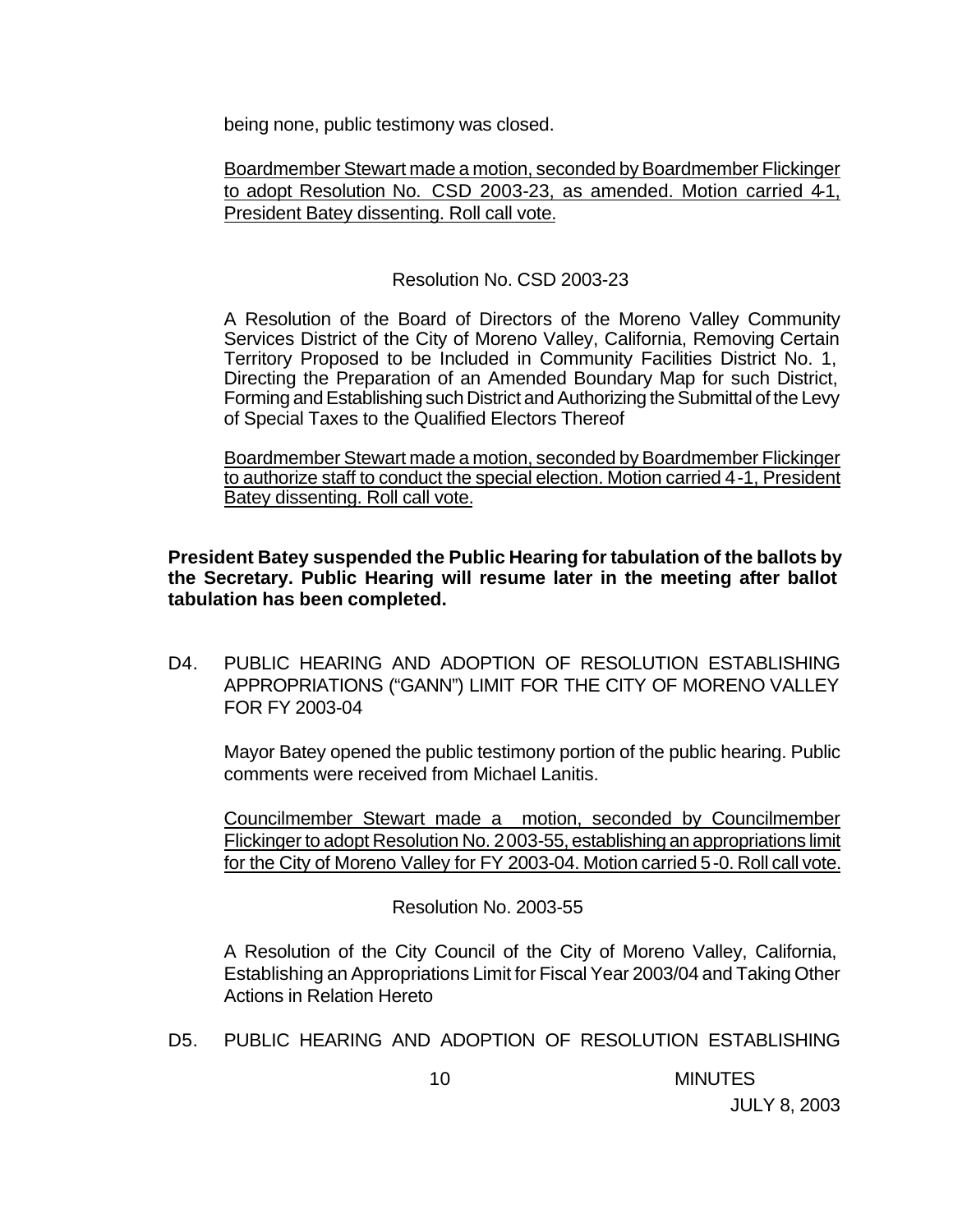APPROPRIATIONS ("GANN") LIMIT FOR THE COMMUNITY SERVICES DISTRICT FOR FY 2003-04

President Batey opened the public testimony portion of the public hearing. Public comments were received from Michael Lanitis.

Boardmember Stewart made a motion, seconded by Boardmember Flickinger to adopt Resolution No. CSD 2003-22, establishing an appropriations limit for the Community Services District for FY 2003-04. Motion carried 5-0. Roll call vote.

Resolution No. CSD 2003-22

A Resolution of the Moreno Valley Community Services District of the City of Moreno Valley, California, Establishing an Appropriations Limit for Fiscal Year 2003/04 and Taking Other Actions in Relation Thereto

## **E. ITEMS REMOVED FROM CONSENT CALENDARS FOR DISCUSSION OR SEPARATE ACTION - NONE**

### **AGENDA ORDER**

#### **F. REPORTS**

F7. MARCH JOINT POWERS AUTHORITY LEASE PROPOSAL (NO WRITTEN MATERIAL ON THIS ITEM) – No report given and no action taken on this item.

Mayor Batey opened the agenda item for public comments, which were received from Bill Densmore and Pete Bleckert.

F1. PUBLIC MEETING TO PROVIDE COMMENT REGARDING ACCEPTANCE OF ONE EXISTING RESIDENTIAL STREETLIGHT ON WALNUT COURT INTO THE COMMUNITY SERVICES DISTRICT ZONE B (RESIDENTIAL STREET LIGHTING) PROGRAM

President Batey opened the agenda item for public comments; there being none, public comments were closed.

Boardmember White made a motion, seconded by President Batey to receive and file. Motion carried unanimously, Boardmember Stewart absent.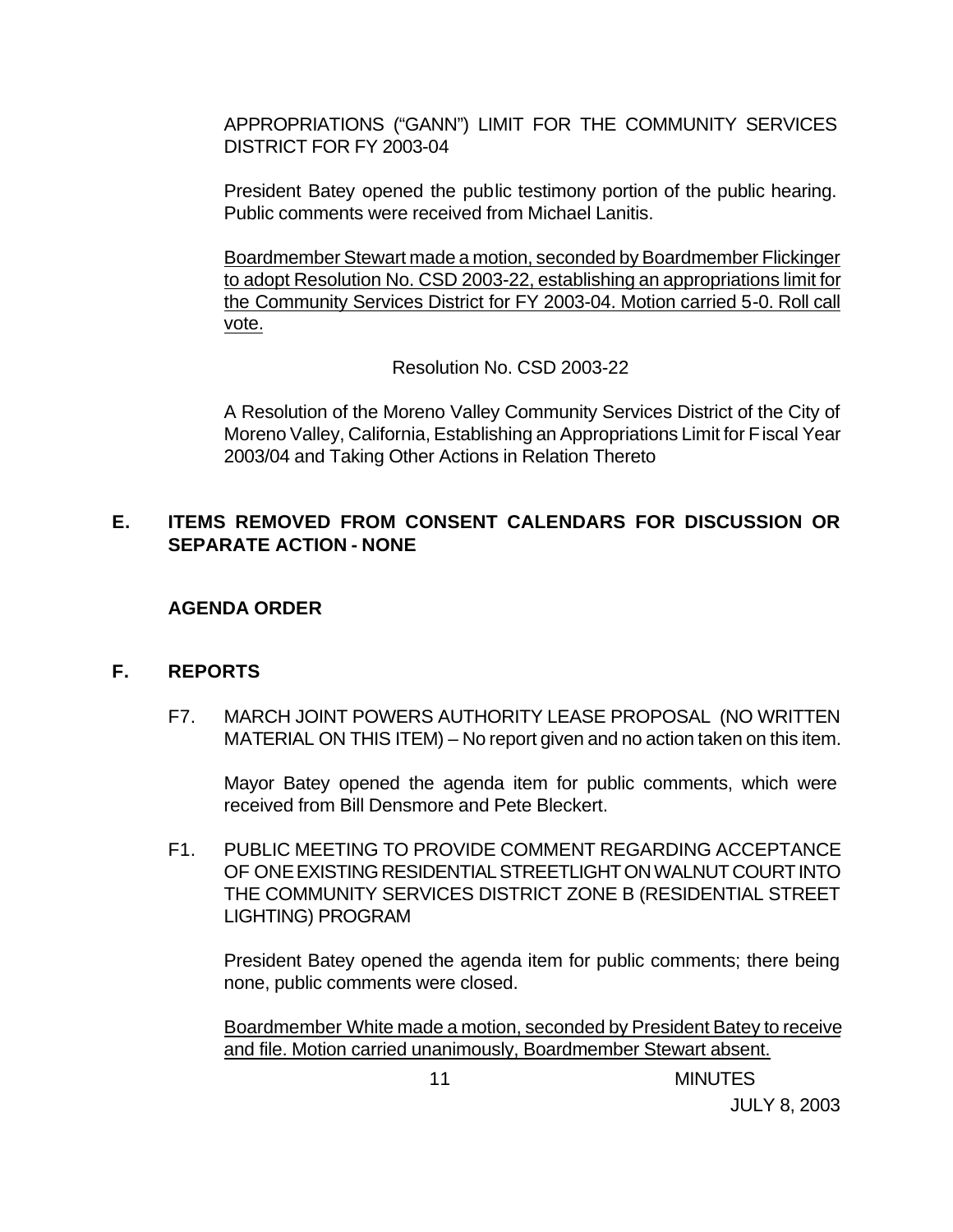F2. REPORT TO CONSIDER PUBLIC COMMENTS REGARDING MAIL BALLOT PROCEEDING FOR COMMUNITY SERVICES DISTRICT ZONE M (COMMERCIAL/INDUSTRIAL IMPROVED MEDIAN MAINTENANCE) COMMERCIAL DEVELOPMENT ON THE EAST SIDE OF PERRIS BOULEVARD BETWEEN RED MAPLE LANE AND KRAMERIA AVENUE, ASSESSOR PARCEL NUMBERS 312-020-002, -003 AND -004 (A PORTION OF)

President Batey opened the agenda item for public comments; there being none, public comments were closed.

Boardmember White made a motion, seconded by President Batey to receive and file. Motion carried unanimously, Boardmember Stewart absent.

## **RECESS; RECONVENE**

#### **Return to Item D3.**

D3. PUBLIC HEARINGS ON FORMATION PROCEEDINGS FOR COMMUNITY FACILITIES DISTRICT NO. 1 (NEIGHBORHOOD PARK MAINTENANCE) FOR NEW RESIDENTIAL DEVELOPMENTS AND ON FUTURE ANNEXATION PROCEEDINGS FOR THE DISTRICT

The Secretary announced the results as follows:

John Laing Homes - Proposition A & B -"Yes"

MV Ironwood Investors – Proposition A & B – "Yes"

Boardmember Stewart made a motion, seconded by Boardmember Flickinger to adopt Resolution No. CSD 2003-24. Motion carried 4-1, President Batey dissenting. Roll call vote.

Resolution No. CSD 2003-24

A Resolution of the Moreno Valley Community Services District of the City of Moreno Valley, California, Declaring the Results of a Special Election in Community Facilities District No. 1

Boardmember Flickinger made a motion, seconded by Boardmember Stewart to introduce and adopt Ordinance No. CSD-40. Motion carried 4-1, President

12 MINUTES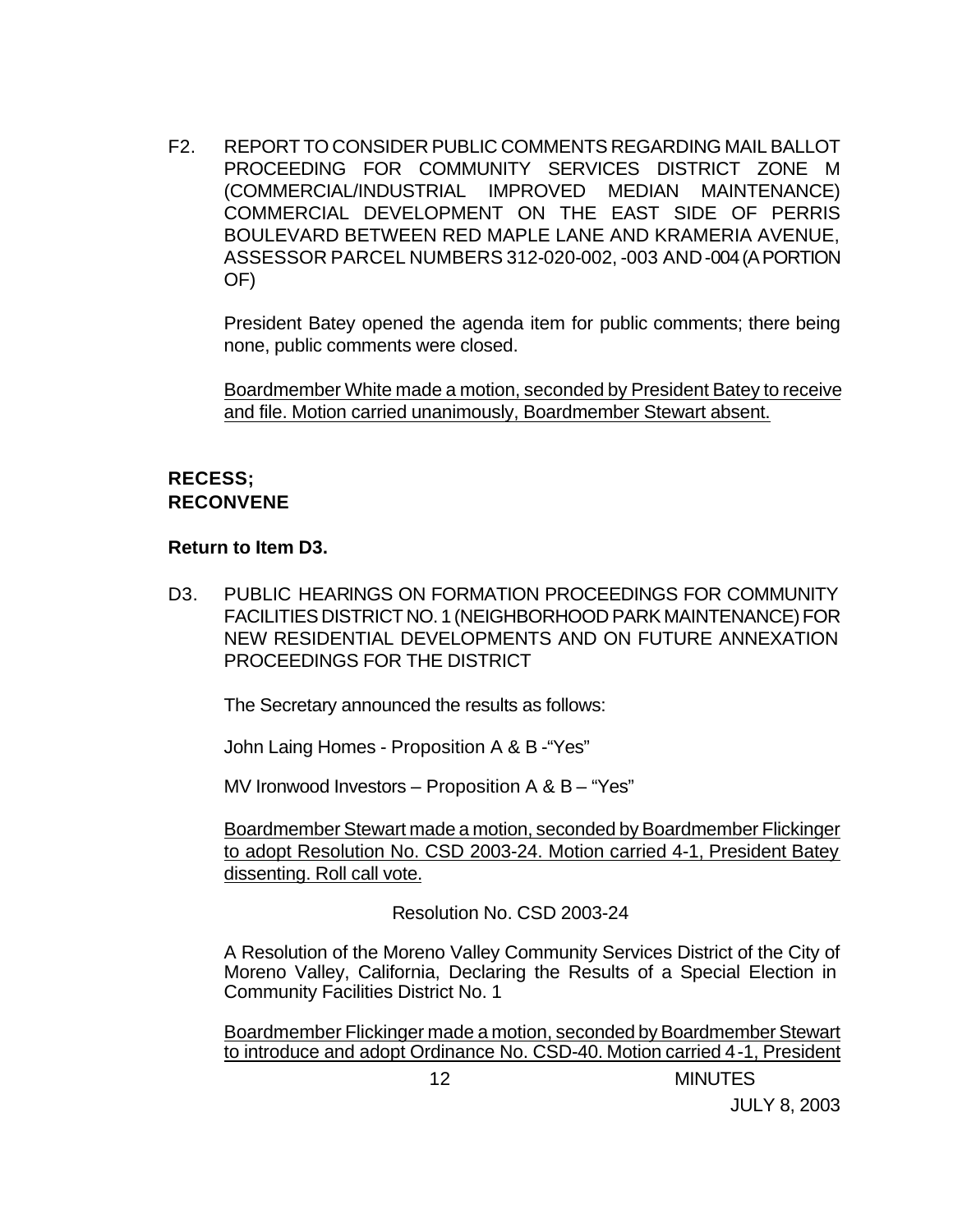Batey dissenting. Roll call vote.

### Ordinance No. CSD 40

An Urgency Ordinance of the Moreno Valley Community Services District of the City of Moreno Valley, California, Authorizing the Levy of a Special Tax Within Community Facilities District No. 1

Boardmember Stewart made a motion, seconded by Boardmember White to introduce Ordinance No. CSD-41. Motion carried 4-1, President Batey dissenting. Roll call vote.

Ordinance No. CSD 41

An Ordinance of the Moreno Valley Community Services District of the City of Moreno Valley, California Authorizing the Levy of a Special Tax Within Community Facilities District No. 1

Boardmember Flickinger made a motion, seconded by Boardmember Stewart to adopt Resolution No. CSD 2003-25. Motion carried 4-1, President Batey dissenting. Roll call vote.

Resolution No. CSD 2003-25

A Resolution of the Moreno Valley Community Services District of the City of Moreno Valley, California, Determining the Amount of Special Taxes to be Levied Within Community Facilities District No. 1 for Fiscal Year 2003/04

PUBLIC HEARING ON THE PROPOSED FUTURE ANNEXATION OF TERRITORY TO COMMUNITY FACILITIES DISTRICT NO. 1

President Batey opened the public testimony portion of the public hearing; there being none, public testimony was closed.

Boardmember Flickinger made a motion, seconded by Boardmember White to adopt Resolution No. CSD 2003-26. Motion carried 4-1, President Batey dissenting. Roll call vote.

Resolution No. CSD 2003-26

A Resolution of the Moreno Valley Community Services District of the City of Moreno Valley, California, Acting as the Legislative Body of Community Facilities District No. 1 Authorizing the Annexation of Territory in the Future to Community Facilities District No. 1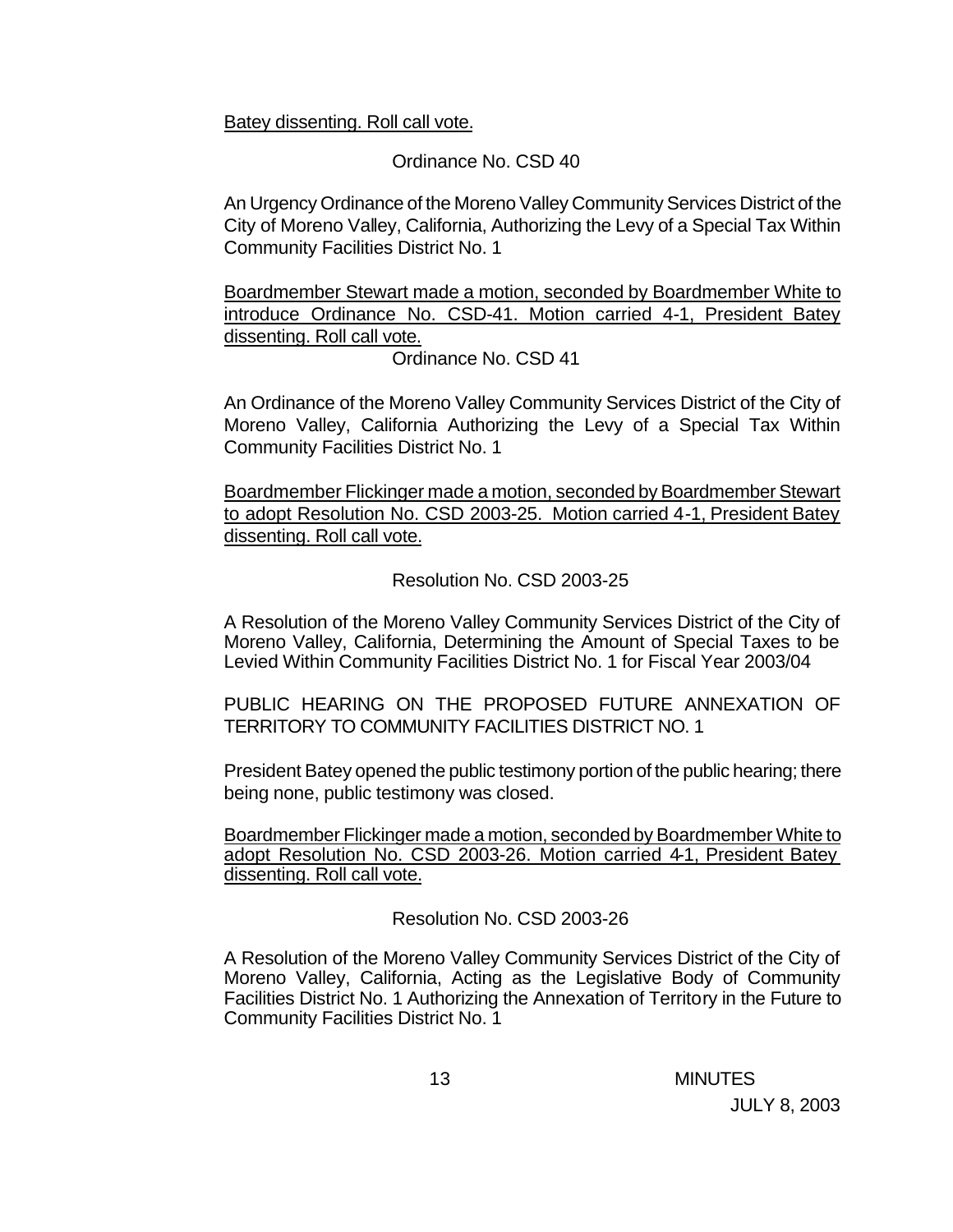# PUBLIC COMMENTS **ON ANY SUBJECT NOT ON THE AGENDA** UNDER THE JURISDICTION OF THE CITY COUNCIL ARE AS FOLLOWS:

#### John Hayes – Address matter of record

- 1) City seal
- 2) City spending

### Michael Lanitis – Address matter of record

- 1) Unfinished streets
- 2) Street improvements

### Daryl Terrell – Address matter of record

1) Charter City

### Alfredo Salcedo – 23623-B Sunnymead Blvd.

1) Moreno Valley Hispanic Chamber of Commerce loss of City support

#### Tom Jerele, Sr. – 24895 Sunnymead Blvd., #133

1) Lack of press coverage of Moreno Valley by the Press-Enterprise

### Ray Hosman – Address matter of record

1) New taxes for Community Facilities District

## Pete Bleckert - Address matter of record

- 1) Apologized to Seniors
- 2) New recreation center and parks maintenance costs

#### F3. ADOPTION OF FY 2003/2004 PROPOSED BUDGET AND RELATED ITEMS

Mayor Batey opened the agenda item for public comments which were received from John Hayes; Michael Lanitis; Daryl Terrell; Pete Bleckert and Tom Jerele, Sr.

 14 MINUTES Councilmember Stewart made a motion, seconded by Councilmember White to adopt Resolution No. 2003-62, approving the Operating and Capital Budgets for the City of Moreno Valley for FY 2003-04, including all applicable adjustments and corrections pursuant to the Schedule of Budget Adjustments, as amended to include: the addition of two traffic officers; funding for Zone A will be general fund subsidy for one-half year to study alternatives in more detail; the management audit; ad hoc committee; status of golf course at Cottonwood; the addition of a part-time animal technician; two part-time library assistants and one part-time temporary cataloging librarian. Motion carried 5-0. Roll call vote.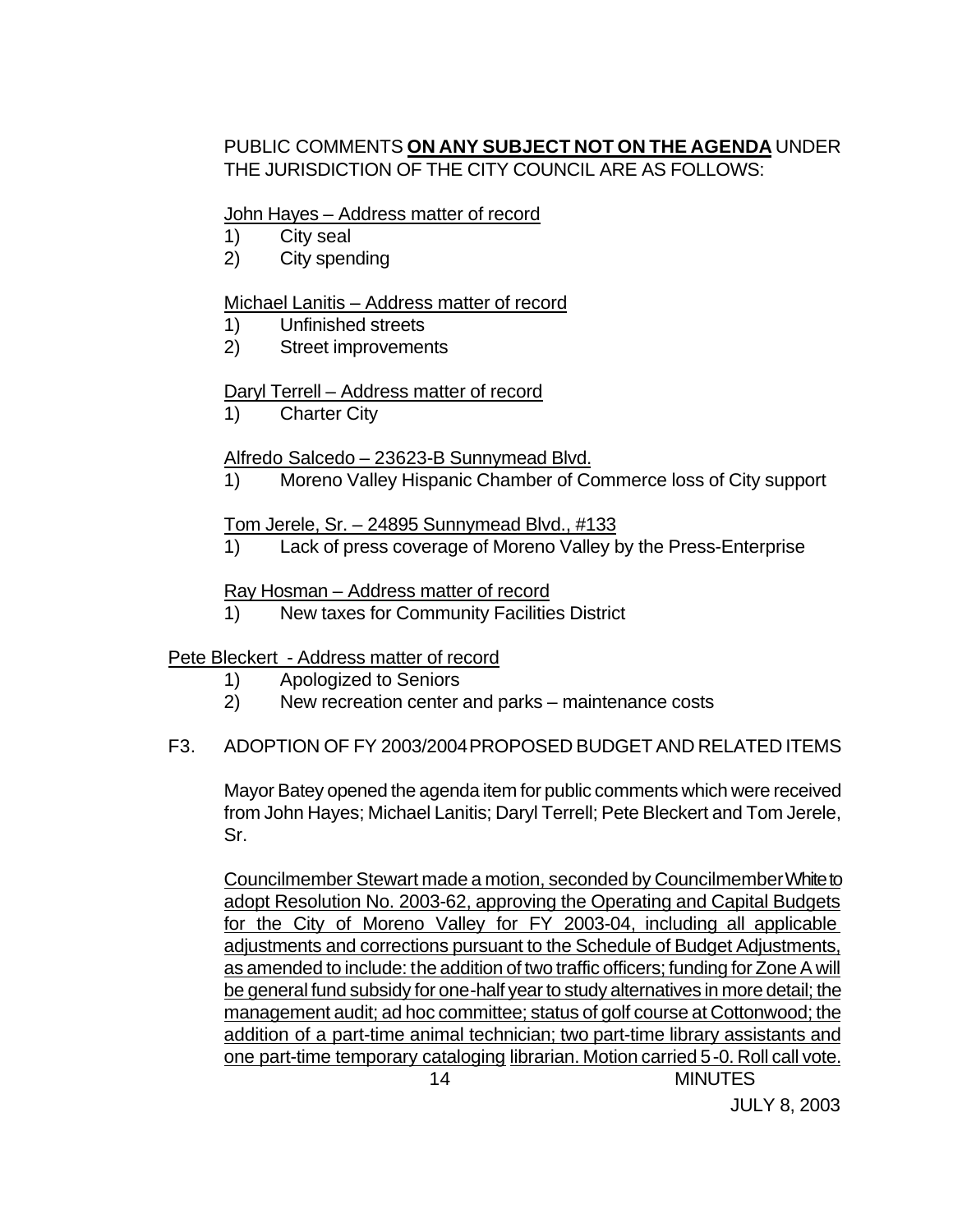#### Resolution No. 2003-62

A Resolution of the City Council of the City of Moreno Valley, California, Adopting the Operating and Capital Budgets for Fiscal Year 2003/04

Boardmember Stewart made a motion, seconded by Boardmember White to adopt Resolution No. CSD 2003-27, approving the Operating and Capital Budgets for the Community Services District of the City of Moreno Valley for FY 2003-04, including all applicable adjustments and corrections pursuant to the Schedule of Budget Adjustments. Motion carried 5-0. Roll call vote.

### Resolution No. CSD 2003-27

A Resolution of the Moreno Valley Community Services District of the City of Moreno Valley, California, Adopting the Operating and Capital Budgets for Fiscal Year 2003/04

Agencymember Stewart made a motion, seconded by Agencymember White to adopt Resolution No. RDA 2003-03, approving the Operating and Capital Budgets for the Community Redevelopment Agency of the City of Moreno Valley for FY 2003-04, including all applicable adjustments. Motion carried 5-0. Roll call vote.

## Resolution No. RDA 2003-03

A Resolution of the Community Redevelopment Agency of the City of Moreno Valley, California, Adopting the Operating and Capital Budgets for Fiscal Year 2003/04

Boardmember Flickinger made a motion, seconded by Boardmember Stewart to approve the repayment of up to \$40,000,000 to the City of Moreno Valley by renewal of the Promissory Note, pursuant to the terms and conditions of the outstanding Promissory Note, the borrowing of up to \$40,000,000 pursuant to the terms and conditions of the Promissory Note, and the execution of the original of said note by the President of the Board of Directors, and the delivery of the executed note to the Treasurer of the City. Motion carried 5-0. Roll call vote.

Agencymember Flickinger made a motion, seconded by Agencymember Stewart to approve the repayment of up to \$40,000,000 to the City of Moreno Valley by renewal of the Promissory Note, pursuant to the terms and conditions of the outstanding Promissory Note, the borrowing of up to \$40,000,000 pursuant to the terms and conditions of the Promissory Note, and the execution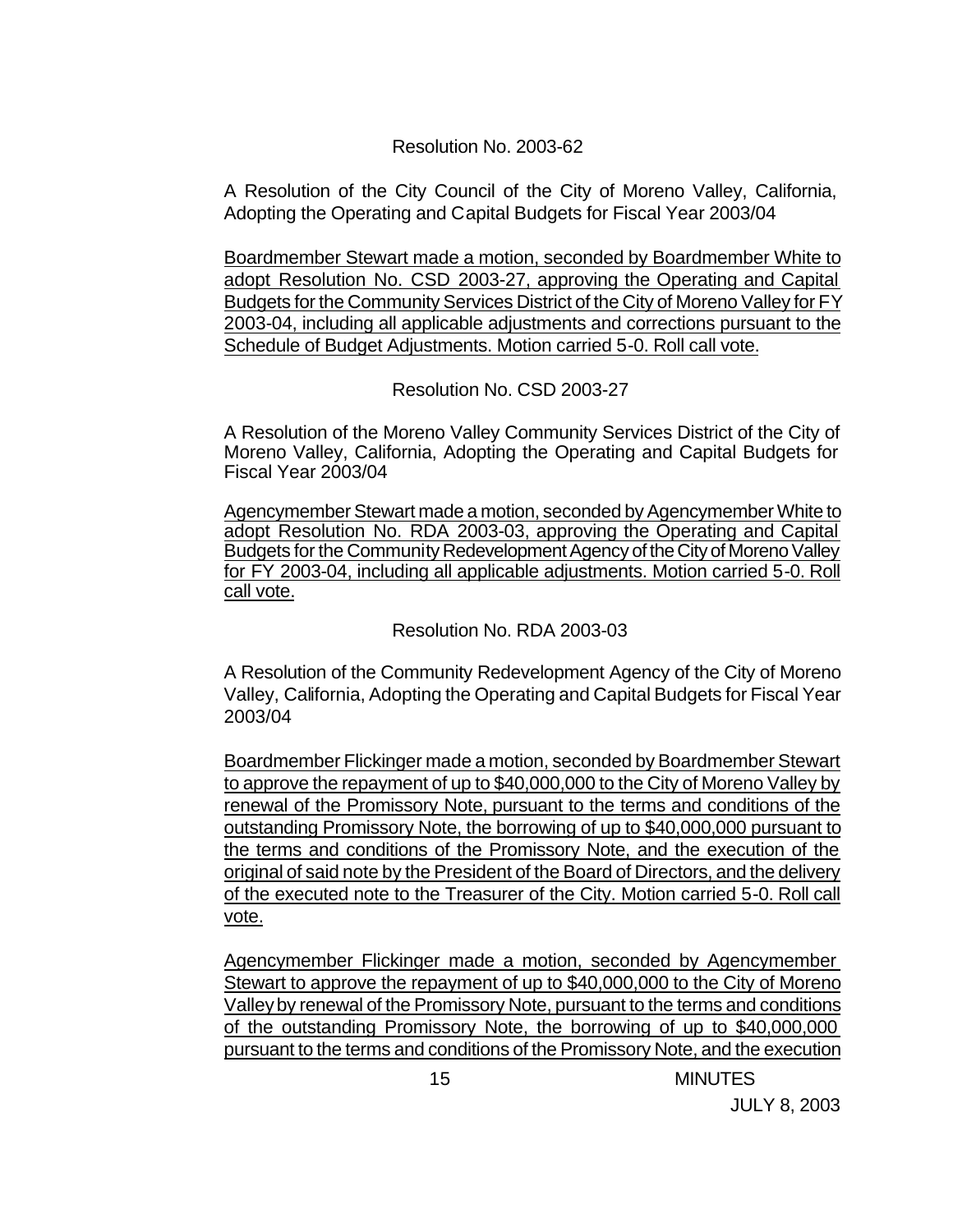of the original of said note by the Chairperson and Agency Members, and the delivery of said executed note to the Treasurer of the City. Motion carried 5-0. Roll call vote.

Councilmember White made a motion, seconded by Mayor Pro Tem West to approve the FY 2003-04 Staffing Plan and Position Control Roster, which reflect the personnel allocations consistent with the adoption of the FY 2003-04 Budget. Motion carried 5-0. Roll call vote.

Councilmember White made a motion, seconded by Mayor Pro Tem West to form Ad Hoc Committee. Motion carried 5-0. Roll call vote.

# **RECESS; RECONVENE**

F4. APPROVAL OF THE 2003 REVISED TEN-YEAR CAPITAL PLAN

Mayor Batey opened the agenda item for public comments; there being none, public comments were closed.

Councilmember White made a motion, seconded by Councilmember Flickinger to approve and adopt the 2003 Revised Ten-Year Capital Plan contingent upon FY 2003/2004 Budget revisions and make the following findings by reference to the 2003 Revised Ten-Year Capital Plan in accordance with the Mitigation Fee Act, that portion of each development impact fee fund remaining unexpended: (a) the purpose, to which each fee is to be put, has been fully identified; (b) a reasonable relationship between the fee and the purpose for which it is charged has been fully demonstrated; (c) all sources and amounts of funding anticipated to complete financing incomplete improvements as described in the Act have been adequately identified for those funds if used to finance public facilities, the facilities have been identified in the plan and in other public documents which identify the public facilities for which the fee is charged; and (d) the approximate dates on which the funding, as determined by how a reasonable relationship between each fee's use and the type of development project on which each fee is imposed, is expected to be deposited into the appropriate fund, and/or expended for its defined purposes, have been designated. Motion carried 5-0. Roll call vote.

F5. INTRODUCTION AND APPROVAL OF VARIOUS DOCUMENTS REQUIRED FOR THE PHASED IMPLEMENTATION OF THE CITY OF MORENO VALLEY MUNICIPAL ELECTRICAL UTILITY DISTRIBUTION SYSTEM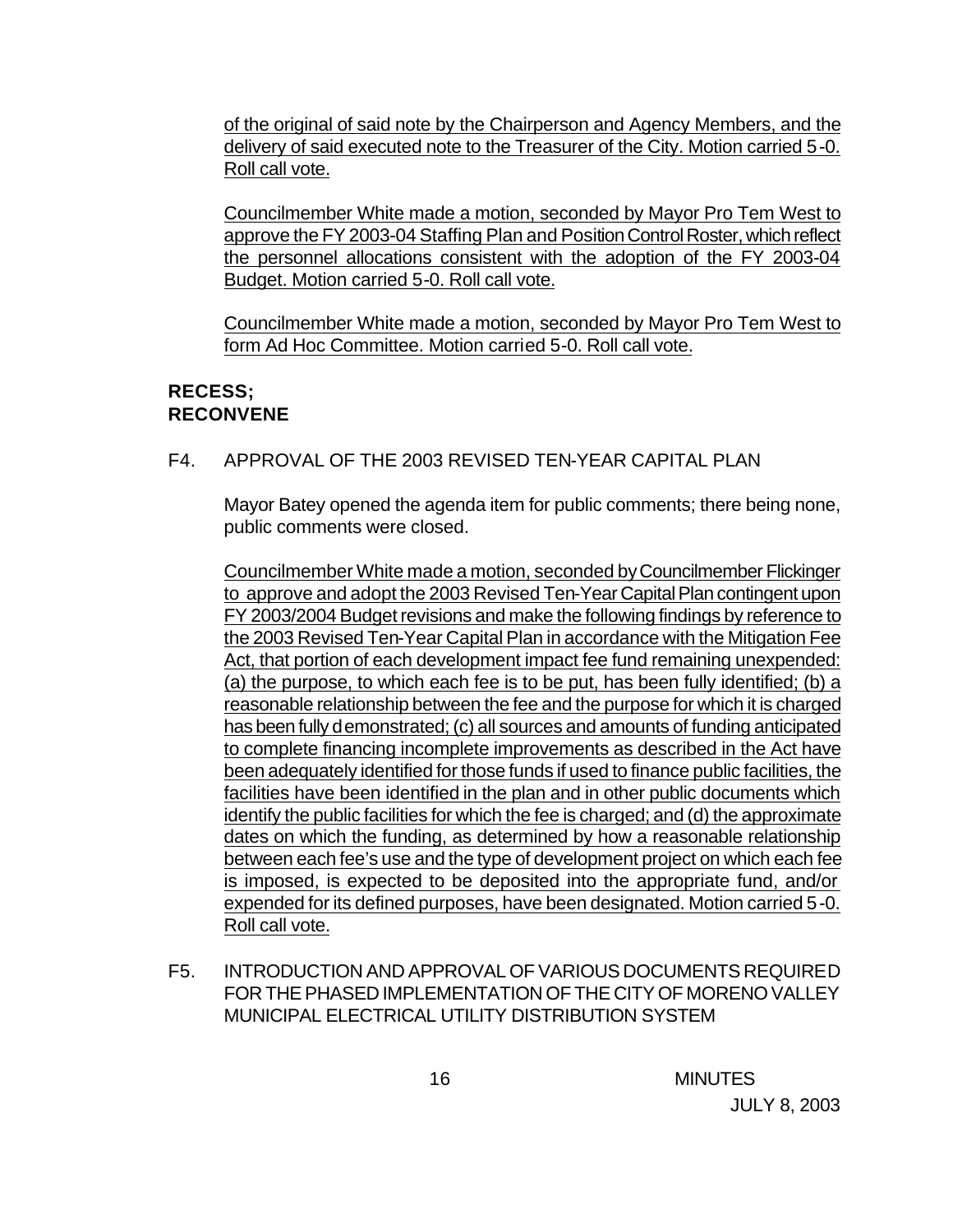Mayor Batey opened the agenda item for public comments which were received from John Hayes; Ray Hosman and Pete Bleckert.

Councilmember White made a motion, seconded by Councilmember Stewart to approve Resolution No. 2003-58 establishing Rules, Fees, and Charges for the Moreno Valley Municipal Electrical Distribution System, as amended, to require a  $4/5$ <sup>th</sup> vote of the Council to change any rates. Motion carried 5-0. Roll call vote.

# Resolution No. 2003-58

A Resolution of the City Council of the City of Moreno Valley, California, Approving the City of Moreno Valley Rules, Fees and Charges for the Moreno Valley Municipal Utility Electrical Distribution System

Councilmember White made a motion, seconded by Councilmember Flickinger to approve Resolution No. 2003-59 establishing a Standard Line Extension Agreement to facilitate installation of electrical distribution infrastructure. Motion carried 5-0. Roll call vote.

## Resolution No. 2003-59

 A Resolution of the City Council of the City of Moreno Valley, California, Approving an Agreement for Extension of Electric Distribution Line (Rule 15) as Part of the Moreno Valley Municipal Utility Electrical Distribution System

Councilmember White made a motion, seconded by Councilmember Flickinger to adopt Resolution No. 2003-60 authorizing the City Engineer to execute Electrical Distribution Line Extension Agreements. Motion carried 5-0. Roll call vote.

## Resolution No. 2003-60

A Resolution of the City Council of the City of Moreno Valley, California, Authorizing the City Engineer to Execute, on Behalf of the City Council, Agreement for Extension of Electric Distribution Line (Rule 15) as Part of the Moreno Valley Municipal Utility Electrical Distribution System

Councilmember White made a motion, seconded by Councilmember Flickinger

17 MINUTES JULY 8, 2003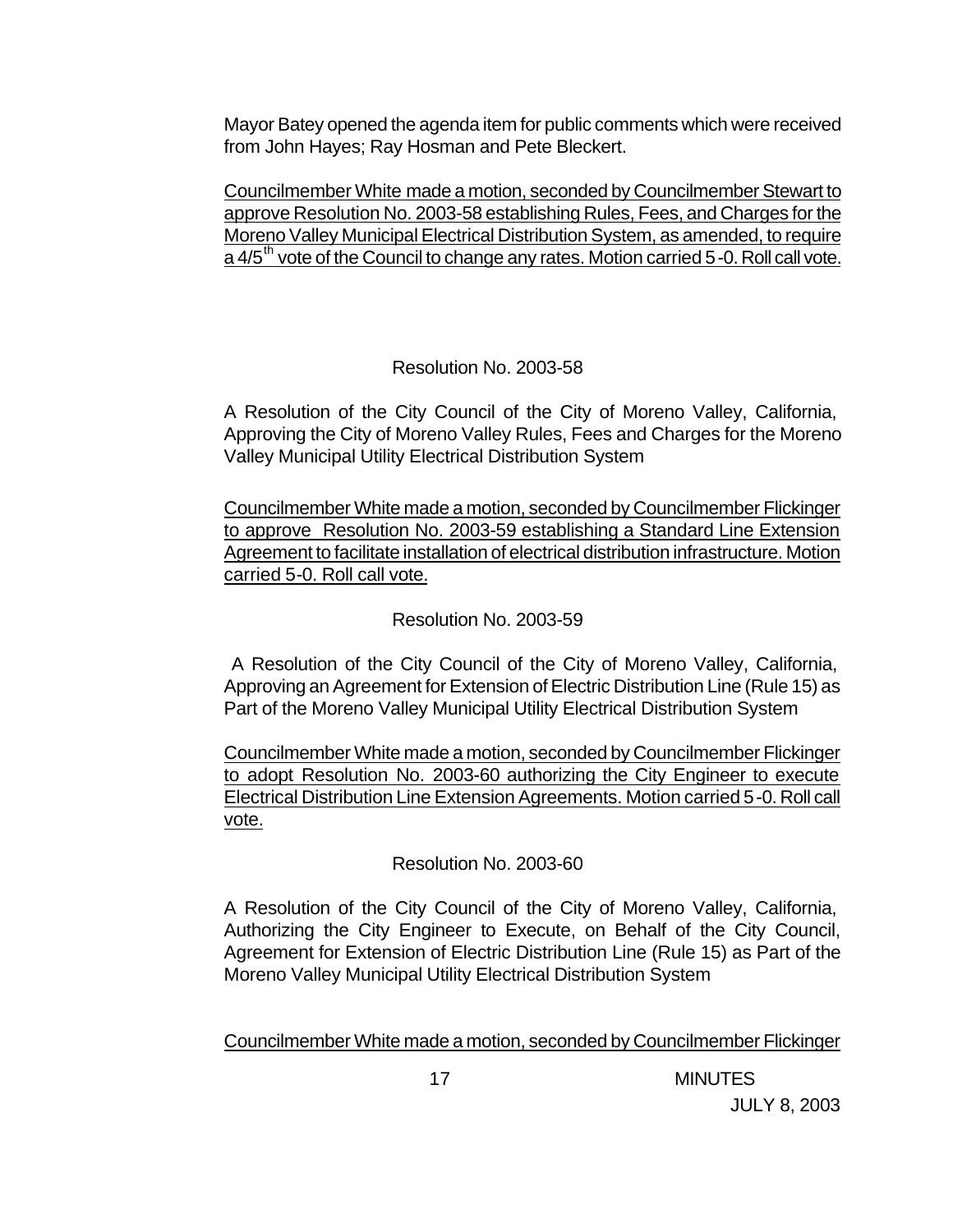to introduce Ordinance No. 634 amending Title 3 of the City of Moreno Valley Municipal Code by Adding Chapter 3.46, Relating to Municipal Utility and Dedication Requirements. Motion carried 5-0. Roll call vote.

### Ordinance No. 634

An Ordinance of the City Council of the City of Moreno Valley, California, Amending Title 3 of the City of Moreno Valley Municipal Code by Adding Chapter 3.46, Relating to Municipal Utility and Dedication Requirements

### F6. RESOLUTION SUPPORTING AREA CODE CHANGE

Mayor Batey opened the agenda item for public comments; there being none, public comments were closed.

Councilmember Stewart made a motion, seconded by Councilmember White to approve Resolution No. 2003-61, establishing a position of support for authorization by the California Public Utilities Commission (CPUC) to add a new telephone area code in the geographic region currently served by the 909 area code. Motion carried 5-0. Roll call vote.

### Resolution No. 2003-61

A Resolution of the City Council of the City of Moreno Valley, California, Supporting the Addition of a New Telephone Area Code for Riverside and San Bernardino Counties

## F8. LEGISLATIVE UPDATE

Mayor Batey opened the agenda item for public comments, which were received from John Hayes.

Councilmember Stewart made a motion, seconded by Mayor Batey to put Senate Bill 440 on a "watch status". Motion carried 3-2, Councilmembers Flickinger and White dissenting. Roll call vote.

Councilmember Stewart made a motion, seconded by Mayor Pro Tem West to receive, file and ratify the Legislative Status Report. Motion carried 41, Councilmember Flickinger abstaining. Roll call vote.

F9. CITY MANAGER'S REPORT (Informational Oral Presentation – not for Council action) – None given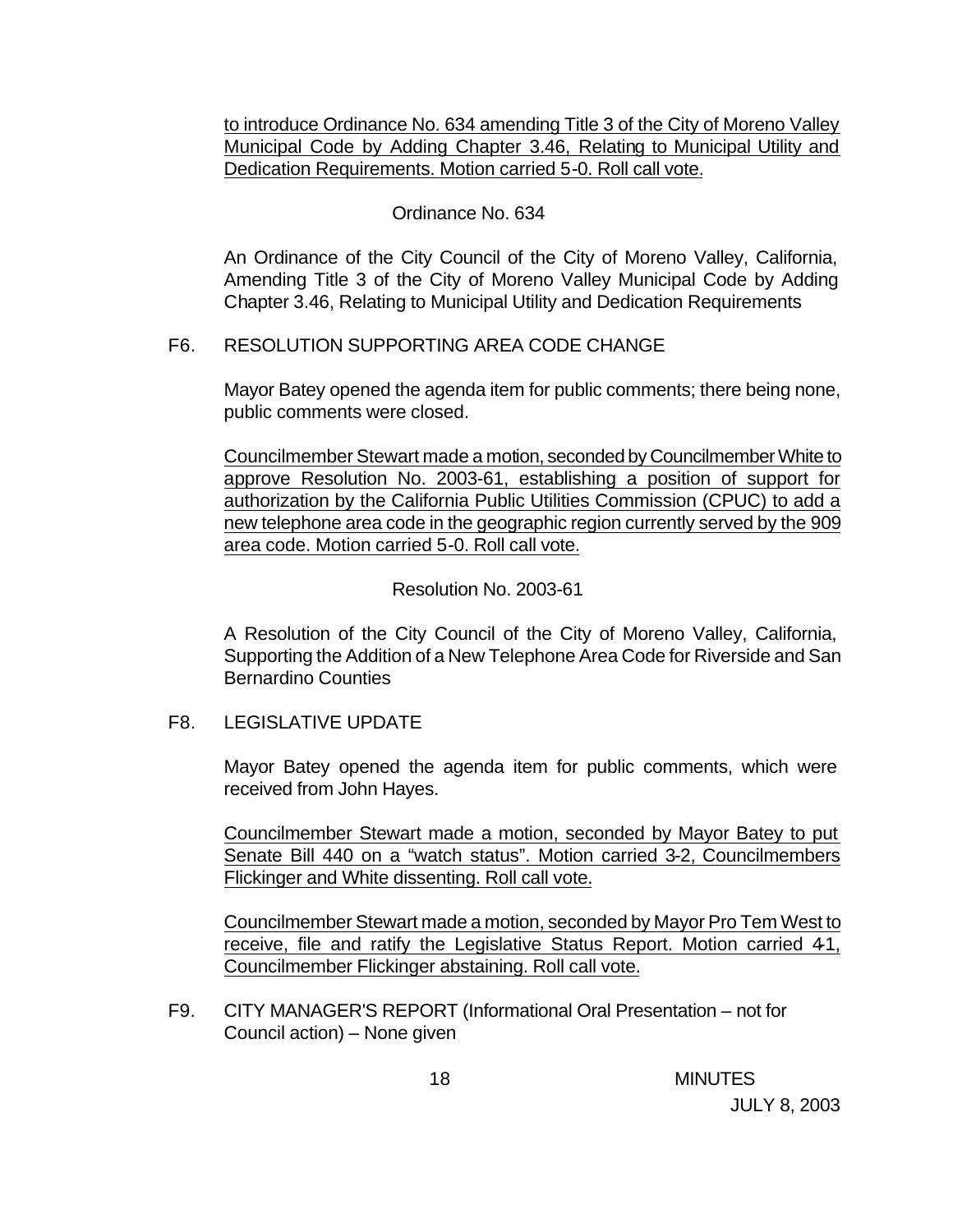# **G. LEGISLATIVE ACTIONS**

ORDINANCES - 1ST READING AND INTRODUCTION - NONE

ORDINANCES - 2ND READING AND ADOPTION

G1. ORDINANCE NO. CSD-38, AN ORDINANCE OF THE MORENO VALLEY COMMUNITY SERVICES DISTRICT OF THE CITY OF MORENO VALLEY, CALIFORNIA, AMENDING ORDINANCE NO. CSD-32, ESTABLISHING FEES FOR THE USE OF THE MORENO VALLEY TOWNGATE COMMUNITY CENTER (RECEIVED FIRST READING AND INTRODUCTION JUNE 24, 2003 ON A 4-0-1 VOTE, STEWART ABSENT)

Boardmember Flickinger made a motion, seconded by Vice-President West to adopt Ordinance No. CSD-38. Motion carried 5-0. Roll call vote.

Ordinance No. CSD-38

An Ordinance of the Moreno Valley Community Services District of the City of Moreno Valley, California, Amending Ordinance No. CSD-32, Establishing Fees for the Use of the Moreno Valley Towngate Community Center

G2. ORDINANCE NO. 632, AN ORDINANCE OF THE CITY COUNCIL OF THE CITY OF MORENO VALLEY, CALIFORNIA, REPEALING ORDINANCE NOS. 210 AND 467, THEREBY AMENDING THE OFFICIAL ZONING ATLAS OF SAID CITY, CHANGING ZONES FROM SP 203 – BUSINESS PARK, GENERAL INDUSTRIAL, OFFICE PARK AND COMMERCIAL TO THE ZONING DESIGNATIONS UNDER THE MUNICIPAL CODE OF BUSINESS PARK, OFFICE AND COMMUNITY COMMERCIAL (RECEIVED FIRST READING AND INTRODUCTION JUNE 24, 2003 ON A 5-0 VOTE) Boardmember Flickinger made a motion, seconded by Vice-President West to adopt Ordinance No. 632. Motion carried 5-0. Roll call vote.

## Ordinance No. 632

An Ordinance of the City Council of the City of Moreno Valley, California, Repealing Ordinance Nos. 210 and 467, Thereby Amending the Official Zoning Atlas of Said City, Changing Zones from SP203 – Business Park, General Industrial, Office Park, and Commercial to the Zoning Designations Under the Municipal Code of Business Park, Office, and Community Commercial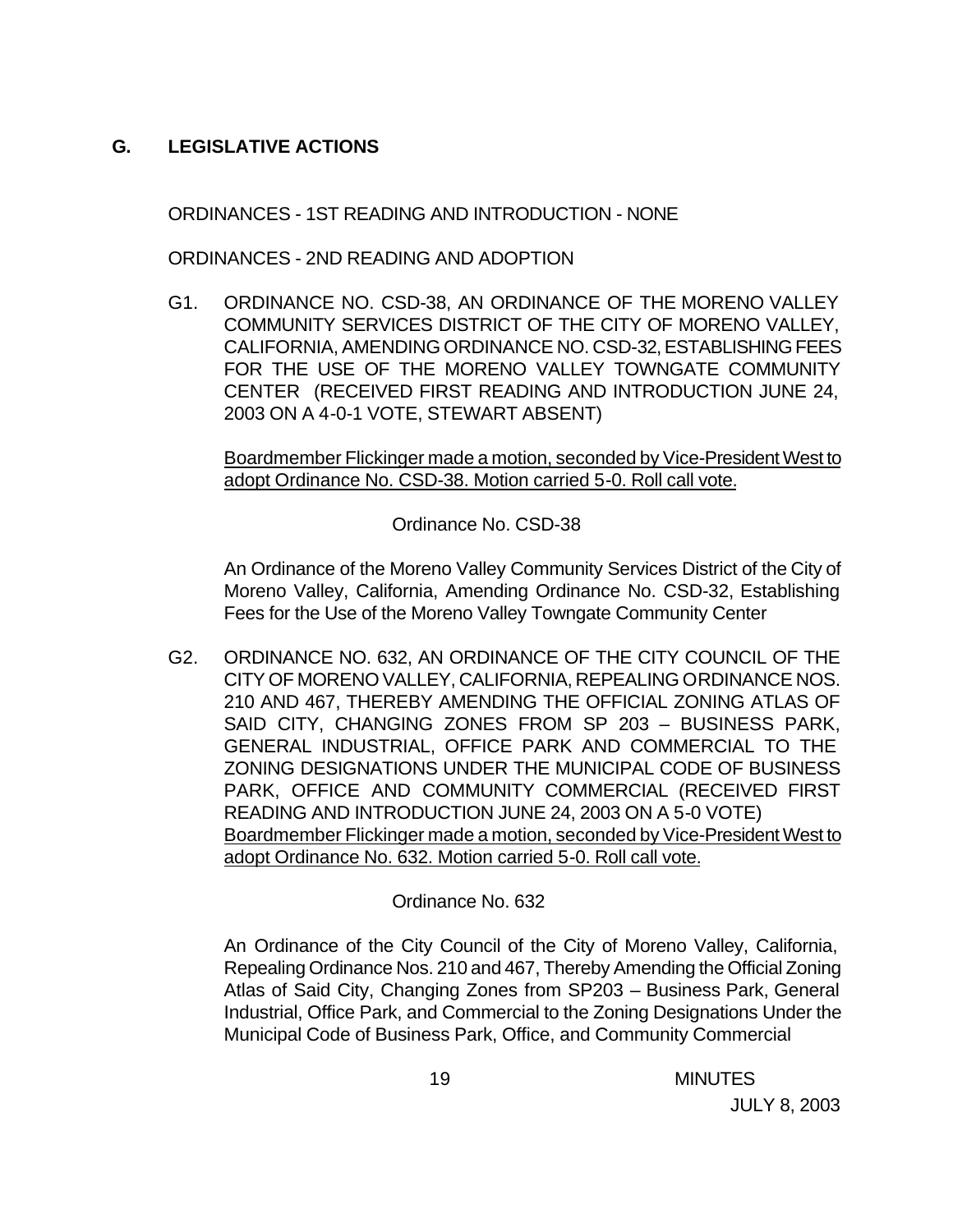G3. ORDINANCE NO. 633, AN ORDINANCE OF THE CITY COUNCIL OF THE CITY OF MORENO VALLEY, CALIFORNIA, MODIFYING THE PERMITTED USES TABLE TO ALLOW CONTRACTOR'S YARD WITH OFFICE WITHIN THE PERMITTED USES TABLE OF THE MUNICIPAL CODE, AND ESTABLISHING DEFINITIONS OF BOTH CONTRACTOR'S YARD AND CONTRACTOR'S YARD WITH OFFICE (RECEIVED FIRST READING AND INTRODUCTION JUNE 24, 2003 ON A 5-0 VOTE)

Boardmember Flickinger made a motion, seconded by Vice-President West to adopt Ordinance No. 633. Motion carried 5-0. Roll call vote.

### Ordinance No. 633

An Ordinance of the City Council of the City of Moreno Valley, California, Modifying the Permitted Uses Table to Allow Contractor's Yard with Office Within the Permitted Uses Table of the Municipal Code, and Establishing Definitions of Both Contractor's Yard and Contractor's Yard with Office

ORDINANCES - URGENCY ORDINANCES – NONE

RESOLUTIONS – NONE

# **CLOSING COMMENTS AND/OR REPORTS OF THE CITY COUNCIL, COMMUNITY SERVICES DISTRICT, OR COMMUNITY REDEVELOPMENT AGENCY**

Councilmember White

1) Commented on session on the budget – felt it went well

#### Councilmember Flickinger

- 1) Stated there were many private sponsors for the Fourth of July Celebration
- 2) Attended the ribbon cutting ceremony for the new Washington Mutual in the Towngate center – quite a state-of-the-art facility
- 3) Also attended the HAM Radio Operators field day festivities at the Community Park – the technology is remarkable
- 4) Agrees with Daryl Terrell regarding exploring the Charter City alternative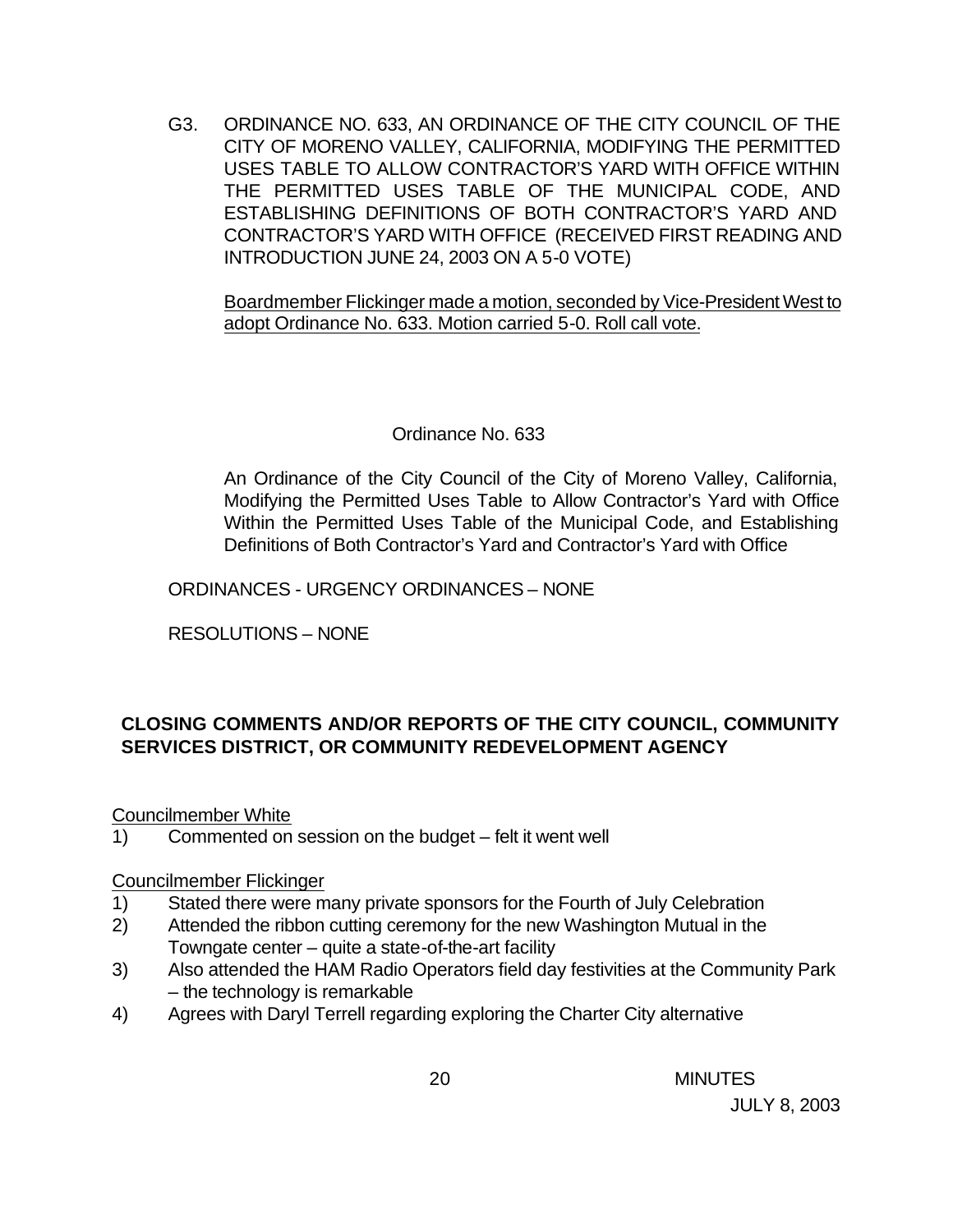Mayor Pro Tem West

- 1) Thanked the Parks and Recreation department for the great job they do and how important our youth programs are
- 2) Thanked the people who came out during budget deliberations and spoke in support of the recreation programs

Councilmember Stewart

- 1) Stated the Fourth of July Parade and Fireworks were great and very family orientated
- 2) Felt the Council did some good things in regard to the budget tonight
- 3) Opposes Charter City

## Mayor Batey

- 1) Welcomed the Australian baseball teams and thanked Steve Chapman for bringing them to Moreno Valley
- 2) Community of Promise is moving along well

\_\_\_\_\_\_\_\_\_\_\_\_\_\_\_\_\_\_\_\_\_\_\_\_\_\_\_\_\_\_\_\_\_\_

\_\_\_\_\_\_\_\_\_\_\_\_\_\_\_\_\_\_\_\_\_\_\_\_\_\_\_\_\_\_\_\_\_\_\_\_\_

- 3) Working with the Chambers of Commerce and the AutoMall to promote "Shop Moreno Valley" – will be coming before the Council at a future date
- 4) Commended Parks & Recreation on the great Fourth of July celebration
- 5) Thanked Supervisor Ashley and Assemblyman Benoit for participating in the City's parade as well as Mayor Loveridge of Riverside

# **CLOSED SESSION**

# **REPORT OF ACTION FROM CLOSED SESSION BY CITY ATTORNEY, IF ANY - NONE**

# **ADJOURNMENT**

There being no further business to conduct, the meeting was adjourned at 11:57 p.m. by unanimous informal consent.

Submitted by:

Alice Reed, City Clerk Secretary, Moreno Valley Community Services District Secretary, Community Redevelopment Agency of the City of Moreno Valley

Approved by:

 21 MINUTES JULY 8, 2003